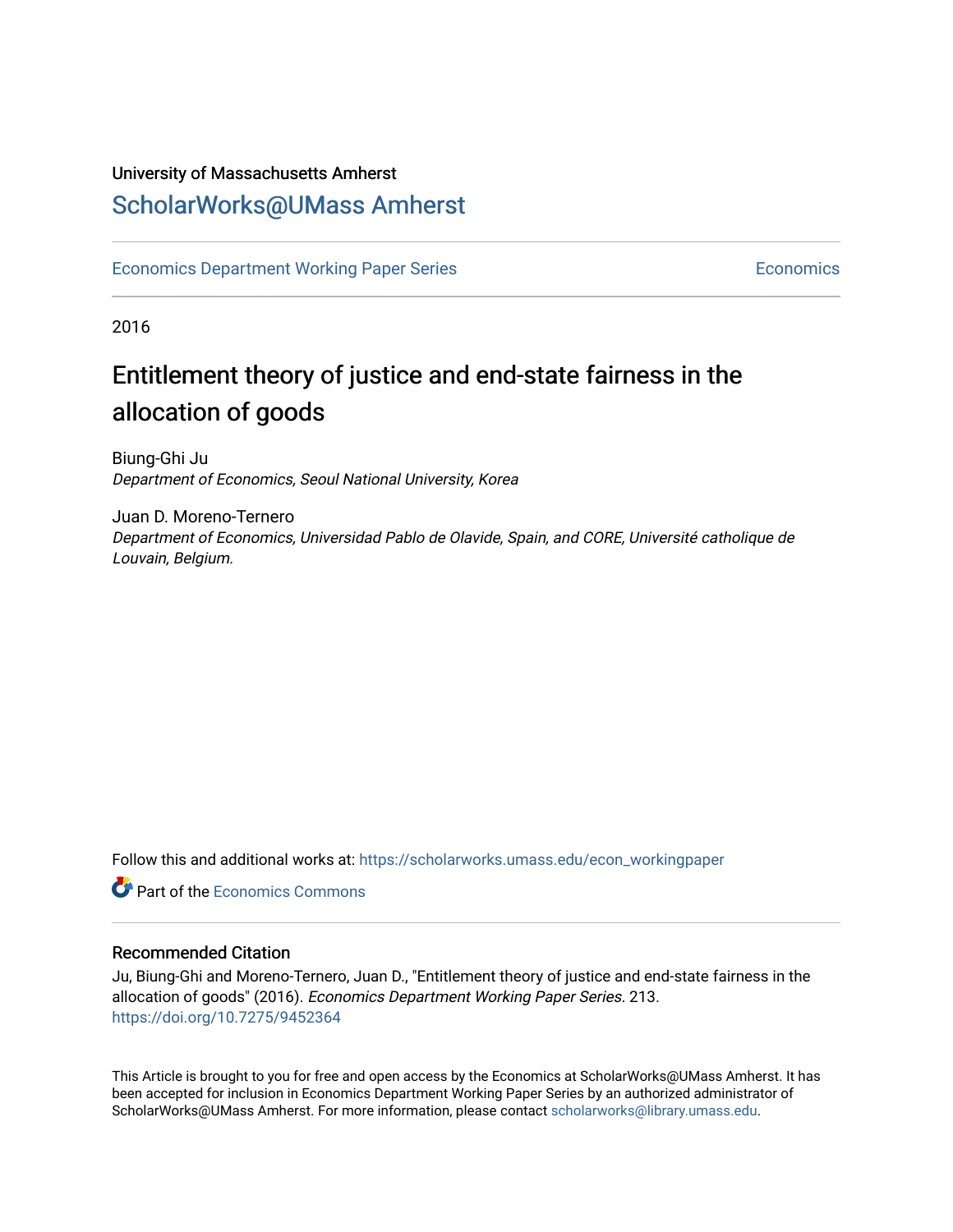# **DEPARTMENT OF ECONOMICS**

**Working Paper**

## **Entitlement theory of justice and end-state fairness in the allocation of goods**

by

Biung-Ghi Ju Juan D. Moreno-Ternero

Working Paper 2016-14



## **UNIVERSITY OF MASSACHUSETTS AMHERST**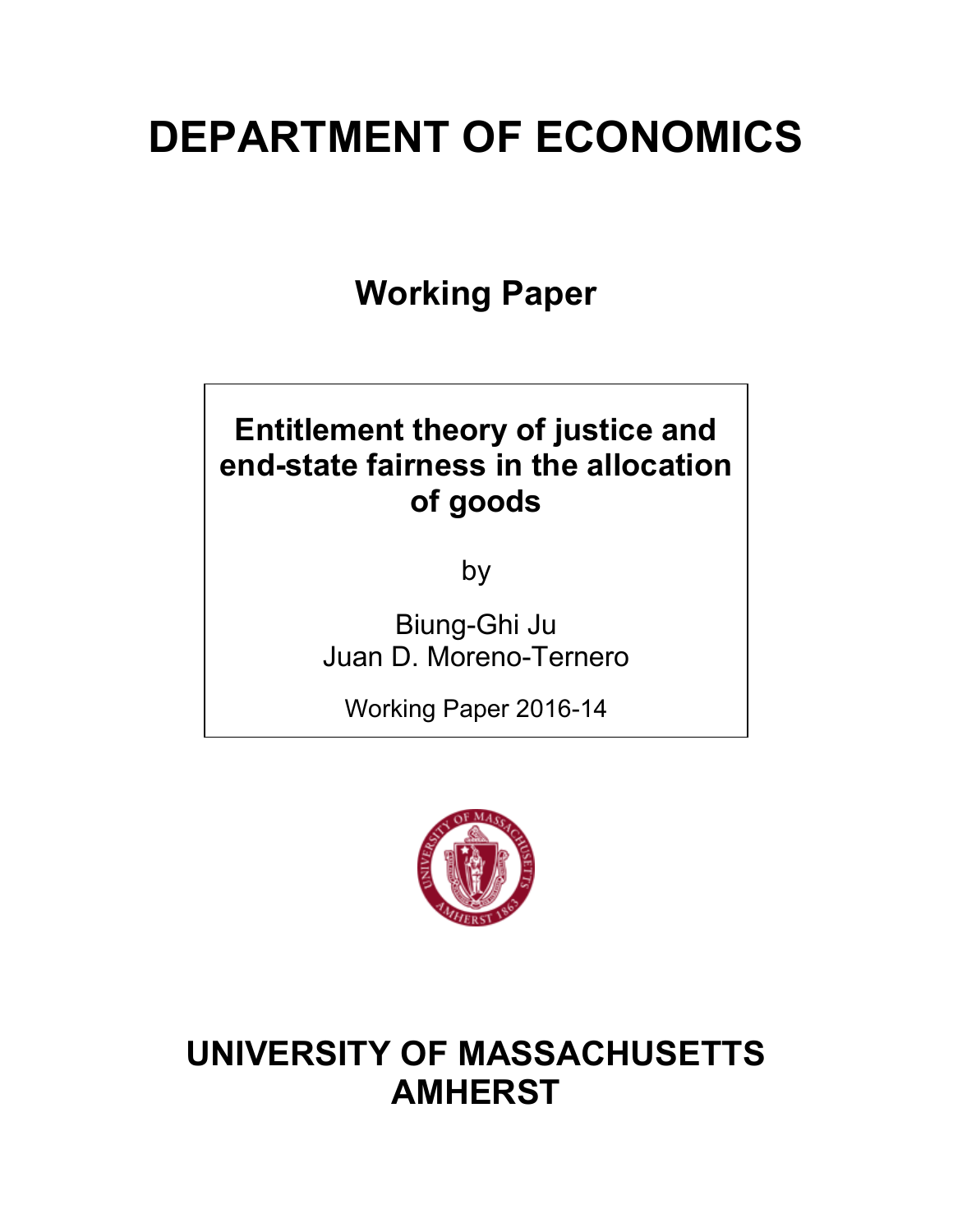## Entitlement theory of justice and end-state fairness in the allocation of goods<sup>\*</sup>

Biung-Ghi Ju*†* Juan D. Moreno-Ternero*‡*

November 18, 2016

#### Abstract

Robert Nozick allegedly introduced his liberal theory of private ownership as an objection to theories of end-state justice. Nevertheless, we show that, in a stylized framework for the allocation of goods in joint ventures, both approaches can be seen as complementary. More precisely, in such a context, self-ownership (the basis for Nozick's entitlement theory of justice) followed by voluntary transfer (Nozick's principle of just transfer) can lead to end-state fairness (as well as Pareto efficiency). Furthermore, under a certain solidarity condition, the only way to achieve end-state fairness, following Nozick's procedure, is to endorse an egalitarian rule for the initial assignment of rights.

<sup>⇤</sup>We thank Roberto Veneziani, as well as the remaining participants of the 2015 QMUL Exploitation Workshop for helpful comments and suggestions. We are also grateful to William Thomson, Richard Bradley, and two anonymous referees for their insightful comments to revise the paper.

*<sup>†</sup>*Department of Economics, Seoul National University

<sup>&</sup>lt;sup>‡</sup>Department of Economics, Universidad Pablo de Olavide, and CORE, Université catholique de Louvain.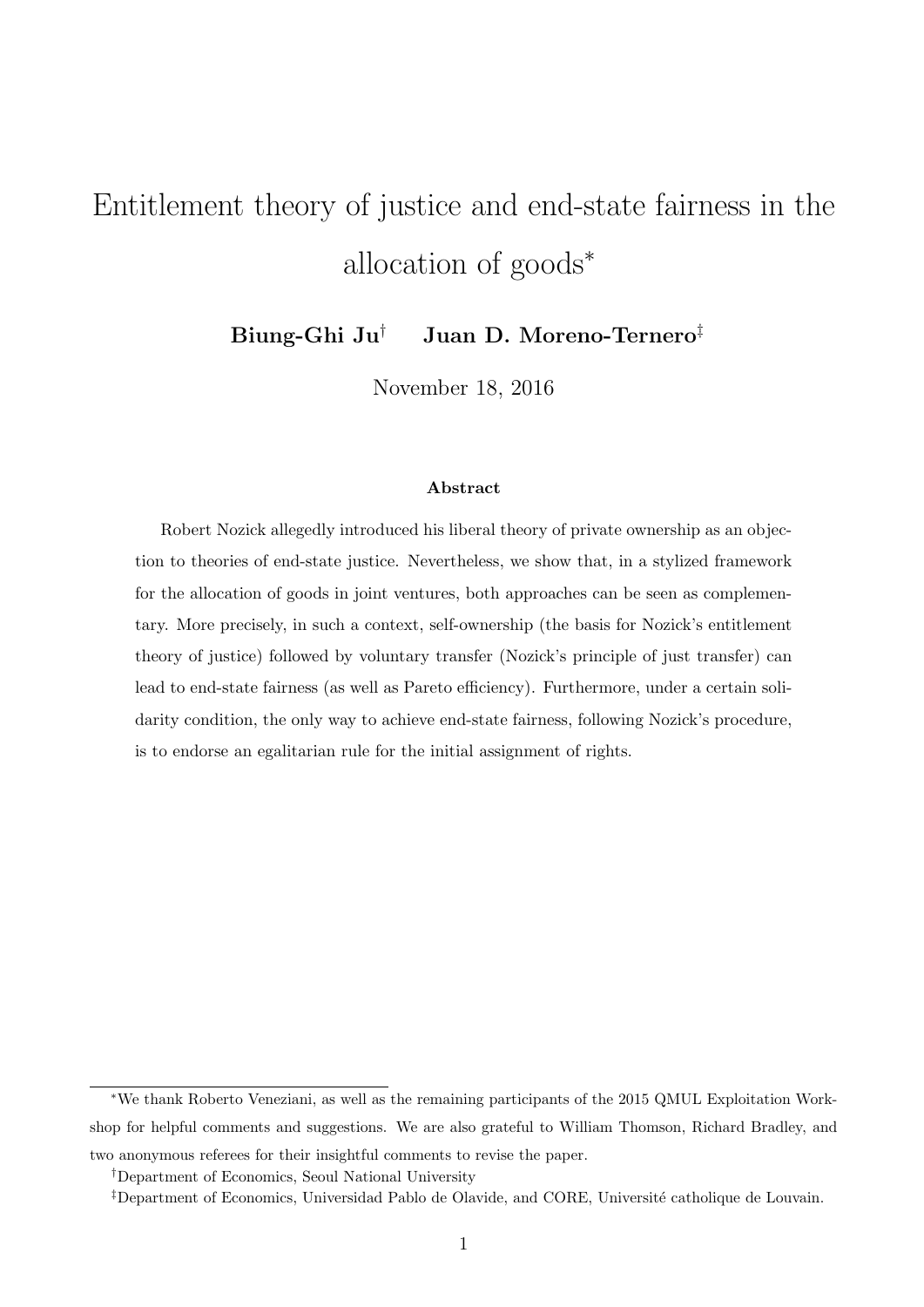## 1 Introduction

The last decades have witnessed a considerable effort among political philosophers to analyze the problem of distributive justice. A central impetus for this should be attributed to John Rawls's theory (e.g., Rawls, 1971), probably the most influential endorsement of egalitarianism in the twentieth century. Roughly speaking, Rawls argued that in an "original position," before knowing what our talents, wealth, or education are, we would agree on basic principles about justice and the distribution of the fruits of collaboration in society. Rawls then concluded that justice thus defined depends entirely on the *pattern* or *end-state* distribution at any moment in time. Rawls' conclusion, the so-called *Difference Principle*, is that social and economic inequalities are to be arranged so that they are to the greatest benefit of the least advantaged.

Prompted by Rawls' theory, Robert Nozick presented another (polar) theory of distributive justice (e.g., Nozick, 1973; 1974). The theory is grounded on *self-ownership*, one of the fundamental axioms of liberal political philosophy, represented classically by John Locke (e.g., Locke, 1988). Self-ownership, which is taken to a different level in Nozick's theory, is a somewhat attractive postulate (albeit denied by Rawls himself and other influential political philosophers, such as Ronald Dworkin) declaring some rights to derive from superior skills. Nozick's theory questions Rawls' focus on the end-state distribution in assessing distributive justice. The core of his argument is that, if the initial distribution of property rights is just (i.e., property does not derive from exploitation or theft), and the exchanges that follow this initial situation are voluntary (i.e., there is no coercion), then the resulting distribution, no matter how unequal, would also be just. Nozick argues that justice consists of respecting individual's rights, particularly the right to self-ownership and the freedom to decide how to use one's property. This means that economic inequalities need not be considered unjust nor be rectified to the benefit of the disadvantaged. Nozick stresses that justice corresponds to the respect of individual rights, which are more important than an agreement reached in Rawls' original position (which is just a thought experiment). Thus, if attaining end-state equity requires violating property rights, this cannot be just.

More precisely, the following quote from Nozick (1973, page 47) nicely summarizes the core position regarding his liberal theory of private ownership:

"If the world were wholly just, the following inductive definition would exhaustively cover the subject of justice in holdings:

1. A person who acquires a holding in accordance with the principle of justice in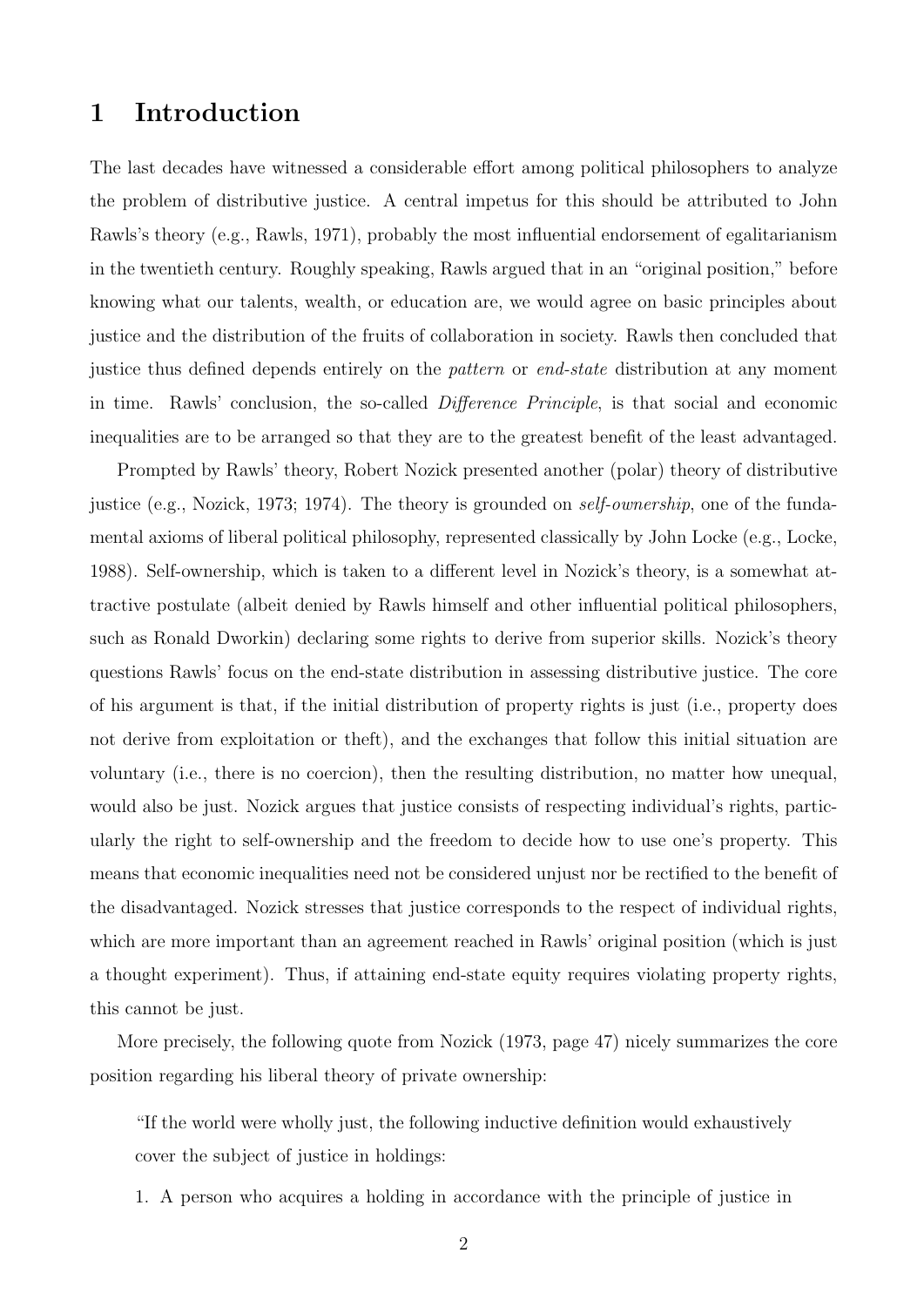acquisition is entitled to that holding.

2. A person who acquires a holding in accordance with the principle of justice in transfer, from someone else entitled to the holding, is entitled to the holding.

3. No one is entitled to a holding except by repeated applications of (1) and (2)."

Our aim in this paper is to show that, in a stylized framework for the allocation of goods in joint ventures, Nozick's and Rawls' approaches can be seen as complementary.

To wit, we consider a model formalizing three different levels of fairness for the allocation of goods in joint ventures:

- 1. Fairness in the initial allocation of rights.
- 2. Fairness in the transaction of rights.
- 3. Fairness of the end-state allocation.

The formalization of the first two levels will be inspired by Nozick's *procedural* approach. More precisely, we shall focus on a family of rules allocating goods in two successive stages. The first stage (*rights assignment*) determines an initial allocation of rights. The second stage (*exchange*) determines a final allocation from such an initial allocation.

We formulate *self-ownership* as an axiom for the first stage of rights assignment inspired by Nozick's principle of justice in acquisition. In our model, individual claims represent the (objective and verifiable) amounts of goods the person can obtain through her self-ownership, when it does not conflict with the self-ownership of anyone else. Thus, in an economy with abundant social endowment for fully satisfying all individual claims, self-ownership admits that all claims are granted.

Nozick's procedural approach can also provide a useful guideline for the second stage of exchange. More precisely, the second stage implements Nozick's principle of just transfer by imposing the application of a *voluntary exchange* rule, i.e., a rule guaranteeing that agents only exchange when they improve from their endowments.

The formalization of the third level will rely on the notion of *no-envy*, probably the concept with the longest tradition in the theory of fair allocation (e.g., Tinbergen, 1953; Foley, 1967).<sup>1</sup> No-envy is satisfied if no agent prefers the consumption by anyone else to her own. The same

<sup>1</sup>No-envy is also used by Ronald Dworkin as a basic test for resource egalitarian allocations (e.g., Dworkin, 1981, p.285).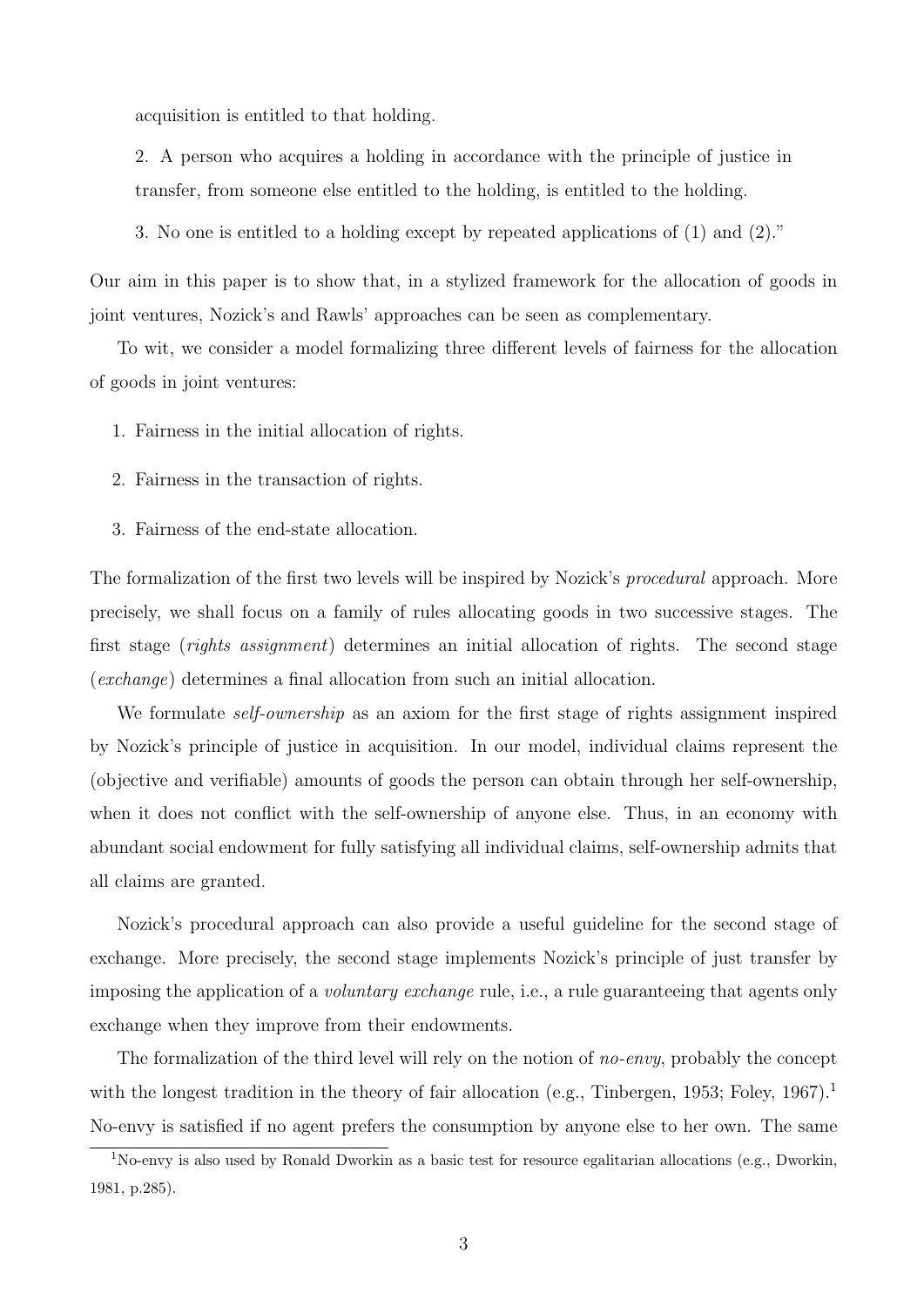comparative notion of fairness, defined through interpersonal comparisons of *net consumptions* (consumptions net of "claims"), gives rise to the notion of *net-no-envy*, which we shall also consider here.<sup>2</sup>

No-envy conceptualizes the impartial spectator's point of view, à la Adam Smith, by requiring that agents place themselves in the situation of other agents. A different, yet related, conceptualization of the impartial spectator is the contractarian construct of veil of ignorance by John Harsanyi (1953, 1955) and John Rawls (1971), which enforces the decision maker to evaluate the outcome through the individual standards of well-being.<sup>3</sup> The main advantage of no-envy, in comparison with the mentioned contractarian theories, is that it does not rely on *cardinal* preferences; it is based purely on *ordinal* preferences.

Our results show that the combination of a rights-assignment rule, satisfying self-ownership, with a voluntary exchange rule, may lead to end-state fairness, as formalized by the no-envy axioms described above, as well as to (Pareto) efficiency. Conversely, we show that the two focal (and somewhat polar) rules, known as *constrained equal awards* and *constrained equal net-awards* are the unique *solidaristic* ones that lead to fair end-state allocations. The two rules have a long tradition of use, which can be traced back to Maimonides (e.g., Thomson, 2003). Although they assign rights in quite different ways, they both achieve equality with different perspectives; namely, equality of the absolute or net amounts.

Therefore, our investigation provides an instance where a principle of end-state fairness can facilitate the search of appropriate procedural principles of justice (in particular, principles of just acquisition), which constitute Nozick's procedural (or historical) theory of justice. Conversely, Nozick's theory can be used to implement a principle of end-state fairness through informationally simple and voluntary procedures. This is why we claim that Nozick's procedural approach, at least in our framework, is complementary to the (Rawlsian) end-state approach.

Our contribution in this paper can also be viewed as an alternative way of extending Locke's theory (at least in a highly stylized framework of joint ventures). Following a similar line of investigation, Roemer (1988, 1989), Moulin (1987, 1990), and Roemer and Silvestre (1993) propose generalizations of Locke's theory in the framework of common resources under a

<sup>2</sup>This is reminiscent of the classical notion of *fair net trades*, introduced by Schmeidler and Vind (1972).

<sup>3</sup>While no-envy provides a specific standard for fair allocations, the contractarian theories only provide the environment of impartial decision making and leave it up to the "rational" decision maker to come up with the exact standard of fair allocations; namely, the utilitarian allocation for John Harsanyi and the difference principle for John Rawls.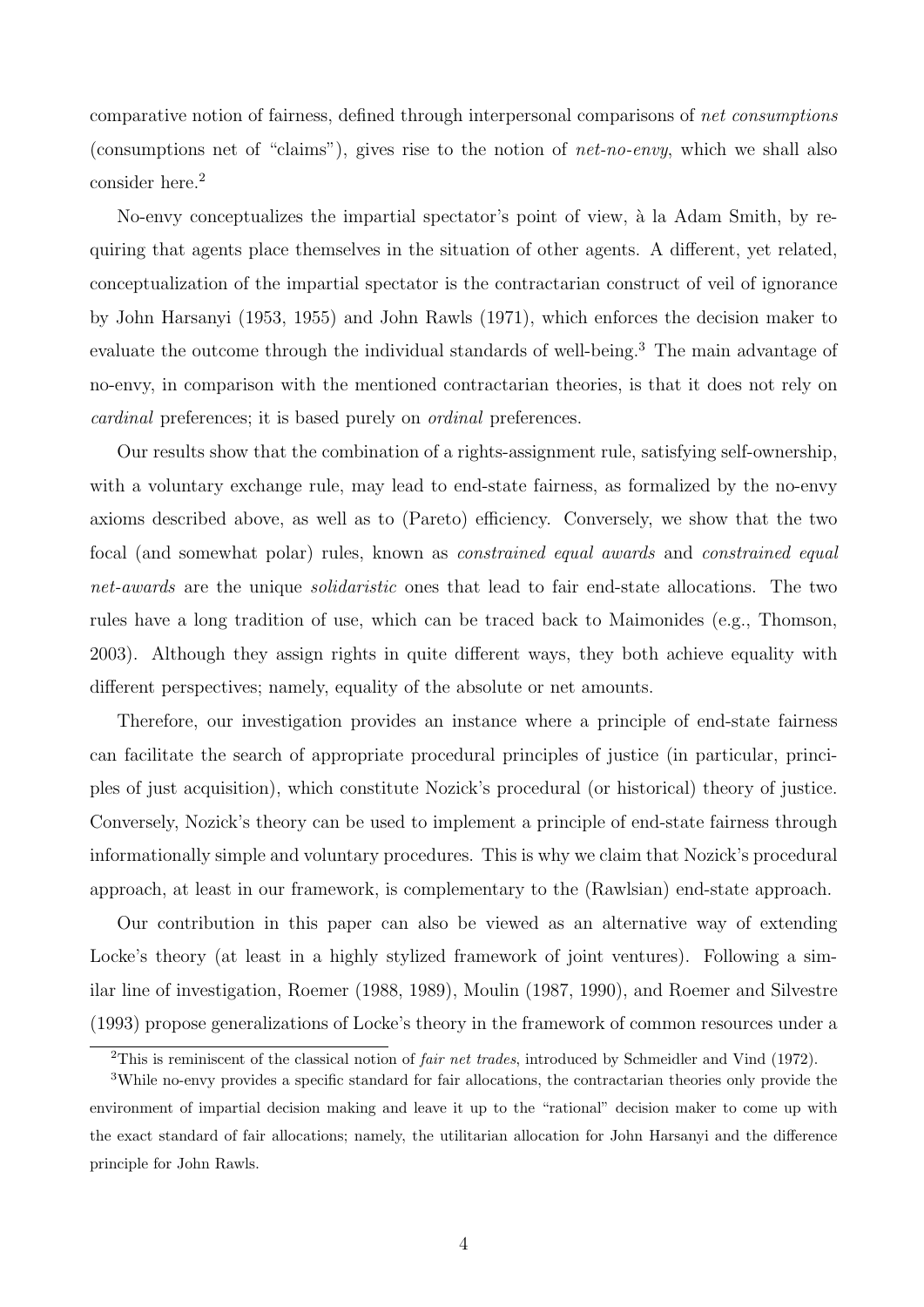decreasing-returns-to-scale technology, which gives rise to the so-called *tragedy of the commons*. The allocation rules proposed in these works respect Locke's thesis based on self-ownership: that is, they coincide with the unlimited appropriation outcome in the case of a constant returns to scale technology, the case satisfying the Lockean proviso. Nevertheless, unlike Nozick's radical generalization, they all have egalitarian features. It turns out that some of the rules highlighted in this literature are similar to the rules derived here.

Somewhat related, Gibbard (1976) and Grunebaum (1987) propose "equal rights" or "public ownership" of unowned properties to be the baseline upon which the appropriation should be judged.<sup>4</sup> Moulin and Roemer (1989), in a production economy model, investigate implications of the baseline of public ownership without denying the thesis of self-ownership.<sup>5</sup> Their axiomatic approach shows that the axioms for public ownership and self-ownership, together with other standard axioms, imply a unique welfare-egalitarian outcome, which disregards any difference in individual talents. Hence slightly strengthening their axiom of self-ownership to rule out the welfare-egalitarian outcomes and admit only less extreme ones will break the coherency of the set of axioms. All their axioms are for end-state rules and they do not deal with the assignment of ownership rights. The egalitarian rules we support here exhibit their egalitarian features only in the assignment of property rights and so diverse end-state allocations may arise through the exchange of the property rights.

Moulin and Roemer (1989) assume a single representative utility function and, due to this feature, their axiom of self-ownership, which is essentially an order preservation property for rights-assignment rules, coincides with no-envy. We do not impose from the outset an orderpreservation property because it is implied by other basic axioms. The solidarity axiom we consider (for rights-assignment rules) may be compared to their axiom of public ownership, called "technology monotonicity". However, our axioms are merely requirements in the rightsassignment stage. They are not requirements for end-state rules as in Moulin and Roemer (1989). Hence, it could be argued that our axioms are in a certain sense weaker than theirs; in fact, they are extremely mild allowing for a rich spectrum of rules. In our approach, the baseline of public ownership and the thesis of self-ownership can be met jointly without putting too much restriction on the choice of rules. End-state fairness plays a critical role to pin down

<sup>4</sup>Nozick sets the baseline to be the state where the unowned properties are unowned; their appropriation, according to Nozick, gives the appropriator the entitlement to the properties as long as no one is harmed relative to the baseline. Roemer (1996, Chapter 6) gives a comprehensive overview of the related literature.

<sup>5</sup>Ownership rights in their paper are assumed to be respected when a rule satisfies certain axioms.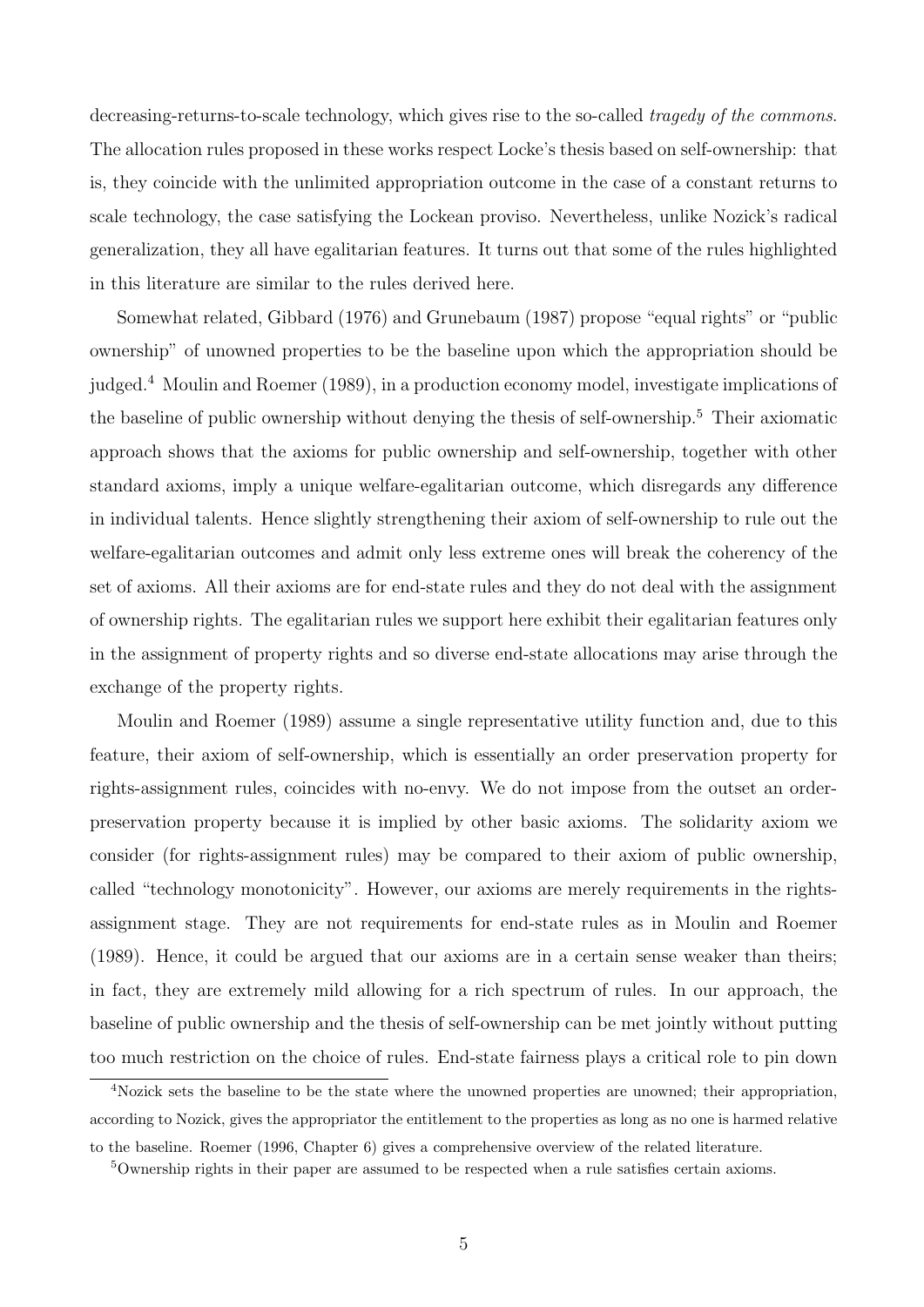a unique egalitarian rule.

Using no-envy as both procedural and end-state principles of fairness, Kolm (1972), Feldman and Kirman (1974), Goldman and Sussangkarn (1980), and Thomson (1982), among others, investigate whether procedural fairness induces end-state fairness. The results are negative. The combination of envy-free initial allocation (equal division) and a sequence of envy-free trades may lead to a core allocation with envy. Our results impose different versions of noenvy as the principle of end-state fairness and obtain no-envy, "with some constraints", of the initial allocation as an implication. We do not impose no-envy as a procedural requirement. Nevertheless, other axioms are used as procedural requirements such as self-ownership for rights assignment rules and voluntary exchange for exchange rules.<sup>6</sup>

In standard exchange economies, Thomson (1983) is also concerned with the three levels of justice: fair initial position (endowment), fair trade (or exchange), and end-state fairness. In his approach, the principle of fair trade plays a central role and the principle of fair initial position is formulated through the possibility of changing the initial positions of agents (as in the definition of no-envy) and their objections based on the principle of fair trade from any reshuffled position. Thus, the key idea of no-envy is behind his notion of fair initial position. He shows that *no-envy* is the unique end-state fairness concept that is obtained from his procedural approach using voluntary exchange as the principle of fair trade (Proposition 1). His main result is that Walrasian trade and the principle of fair initial position defined via Walrasian trade give rise to the same outcomes as the Walrasian rule from equal division (Proposition 2). In a sense, this result says that if one accepts Walrasian trade to be a fair rule of trade, and one also accepts the possibility of changing initial positions among agents, then the only fair initial position is equal division. Our Theorem 1 can be viewed as reinforcing this conclusion in our extended framework, when adopting Nozick's normative perspective. Our approach is informationally simple and guarantees freedom of choice. It is also representative of actual institutions. The first stage of rights assignment allows us to use the findings in the vast literature on rights problems.<sup>7</sup> The second exchange stage is assumed to meet *voluntary exchange*; so not only the Walrasian (perfectly competitive market) trade but also non-Walrasian (imperfectly competitive market) trades are covered. Unlike Thomson (1983), we use no-envy as the end-state fairness axiom and characterize egalitarian rights-assignment rules for the first stage.

 $6$ Our model and the procedural approach follow the lesson on procedural fairness delineated by Thomson (2011, pp.419-422).

<sup>&</sup>lt;sup>7</sup>See, for instance, O'Neill  $(1982)$  and Thomson  $(2003, 2015, 2016b)$ .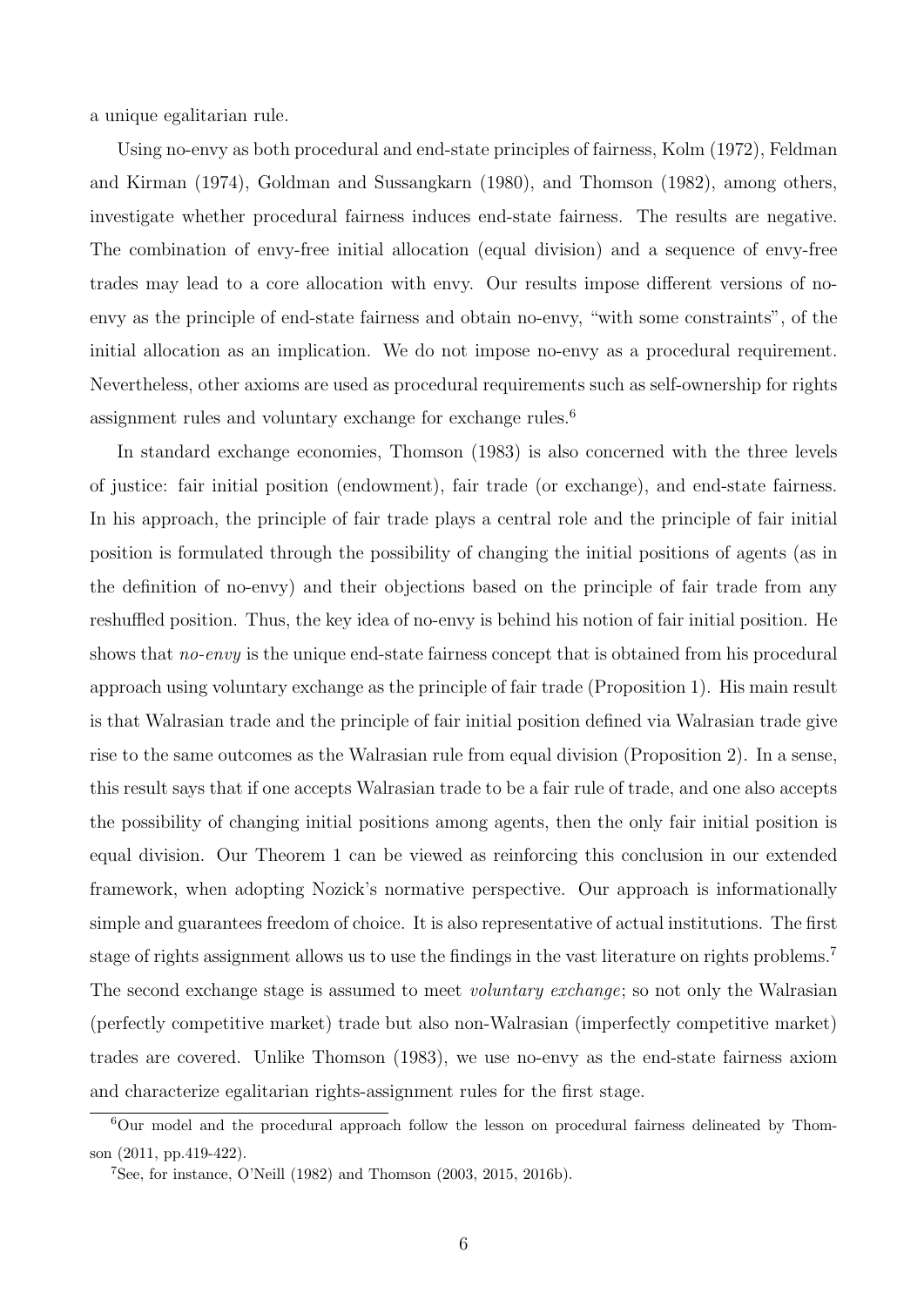## 2 A model of joint ventures

Consider a society N of agents, who share common resources for producing  $\ell$  privately appropriable and infinitely divisible goods. Agents have preference relations defined on the corresponding set of consumption bundles (i.e., real vectors with  $\ell$  coordinates).<sup>8</sup> Each agent  $i \in N$ is also endowed with specific capabilities that would allow her to produce certain amounts of the  $\ell$  goods with exclusive access to the common resources. We shall refer to the resulting profile of those amounts, denoted by *ci*, as the *claim* of agent *i*. We assume that claims are objective and verifiable. The classical Lockean "thesis of self-ownership" (e.g., Locke, 1988), to which Nozick (1974) adheres, would state in this context that, in the society consisting of a single person, she is the only one with access to the common resources and, thus, her claim can be granted. We assume that all agents in society collaborate in a joint venture, which allows them to use the common resources cooperatively to produce a *social endowment*  $\Omega$  of the  $\ell$  goods. When the joint production technology exhibits decreasing returns to scale, the sum of claims exceeds the social endowment, i.e.,  $\sum_{i \in N} c_i \geq \Omega$ .<sup>9</sup> When the technology exhibits increasing returns to scale, the sum of claims does not reach the social endowment, i.e.,  $\sum_{i \in N} c_i \leq \Omega$ .<sup>10</sup>

We thus consider the problem of allocating the social endowment among the agents based on their claims. Formally, an *economy*  $e \equiv (N, \Omega, c, R)$  is defined by the set of agents, a social endowment  $\Omega$ , a profile of individual claims  $c \equiv (c_i)_{i \in N}$ , and a profile of preferences  $R \equiv (R_i)_{i \in N}$ . Let  $\mathcal E$  denote the set of all economies. Throughout the paper, we will assume "private goods" economies where each agent is not concerned with how much others consume. Hence agent *i*'s preferences *Ri*, namely the binary orderings of her well-being can be defined over her consumption bundles. Given any pair of consumption bundles  $x, y$ , we write  $x R_i y$ when agent *i* is at least as well off with consuming *x* as with consuming *y*; we write  $x P_i y$  when agent *i* is better off with consuming *x* than with consuming *y*.

An *allocation* for an economy is a profile of individual consumption bundles, denoted by <sup>8</sup>Preferences satisfy the classical conditions of rationality, continuity, strong monotonicity, and convexity. As usual, we denote by  $R_i$  the preference relation of agent  $i$ , by  $P_i$  the corresponding strict preference relation, and by  $I_i$  the corresponding indifference relation.

<sup>9</sup>We rule out decisions in the production-side of the economy from our consideration and focus on the allocation of produced goods among persons. This may be viewed as an economy with a simple output technology where there is a uniquely efficient assignment of the agents into production facilities, which gives rise to a uniquely efficient output combination.

<sup>10</sup>Our mathematical notation  $x \leq y$  to relate vectors  $x, y \in \mathbb{R}^{\ell}_{++}$  means that  $x_k \leq y_k$  for each  $k = 1, \ldots \ell$ . Likewise,  $x \geq y$  means that  $x_k \geq y_k$  for each  $k = 1, \ldots \ell$ .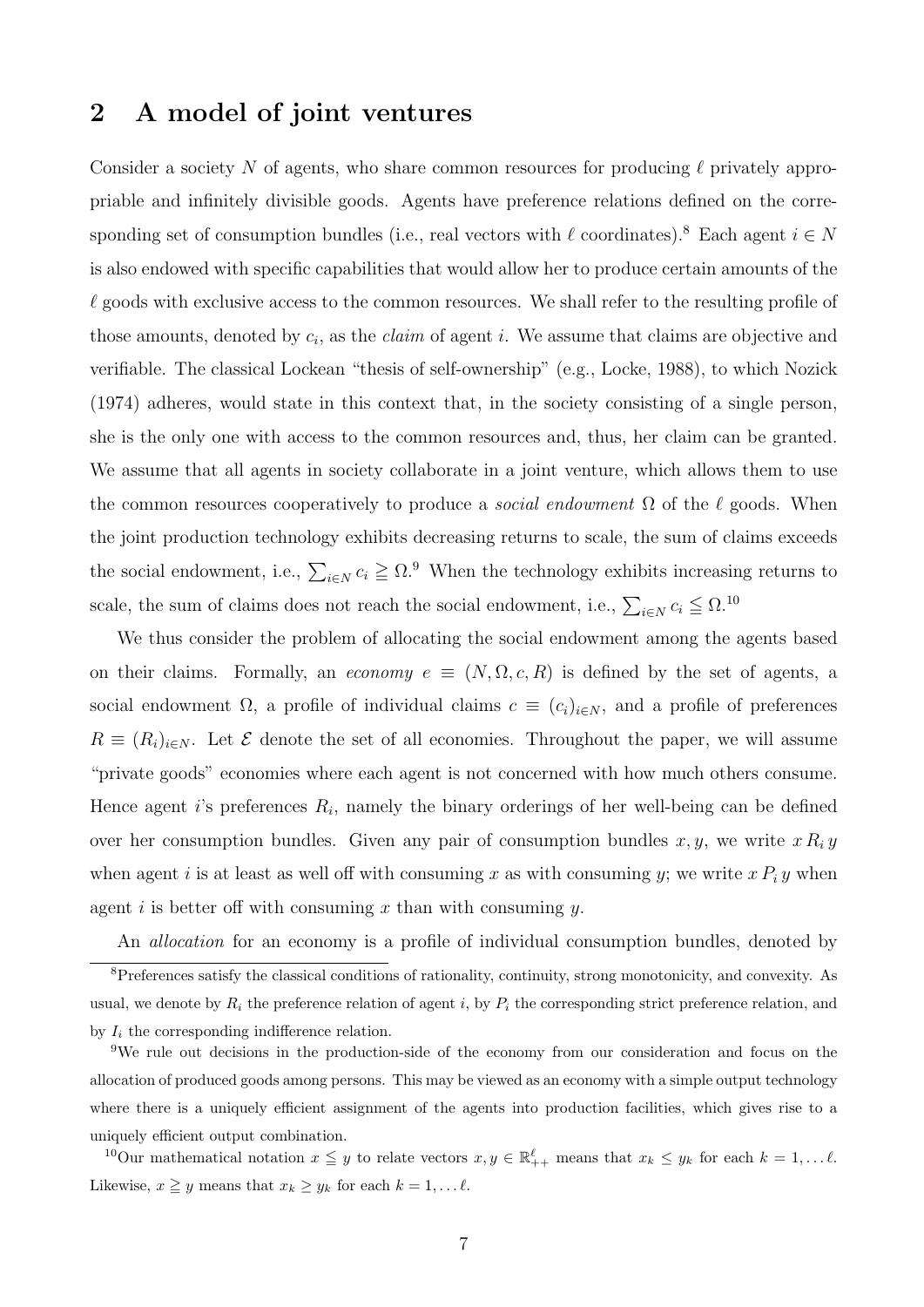$z \equiv (z_i)_{i \in N}$ , which is feasible in the sense that the total consumption of each good equals the total endowment, i.e.,  $\sum_{i \in N} z_i = \Omega$ . It is *Pareto efficient* if there is no other allocation that makes a person better off without making anyone else worse off.

The following examples fit the stylized model just described.

Example 1. *Simple joint production economy.* Consider a production economy with a common capital good (land) that can be used for producing a good in each period. There are  $\ell$  different periods and the good produced at period *l* is referred to as good *l*. Each agent has a skill to produce each good. Let  $s_i \equiv (s_i)_{i=1}^{\ell}$  be *i*'s skill vector. All agents supply the same unit labor for the joint production and thus effective labor is identified with skill. The production technology for each good *l* is represented by a production function  $f_l: \mathbb{R}_+ \to \mathbb{R}_+$  mapping the total effective labor  $\sum_{i \in N} s_i$  into the amount of output for good *l*. Let  $c_i \equiv (f_i(s_{i_l}))_{l=1,\dots,\ell}$  be *i*'s claim vector. When the production technology is *subadditive*, <sup>11</sup> the joint production is below the sum of claims.<sup>12</sup> When the production technology is *superadditive*, <sup>13</sup> the joint production is above the sum of claims.

Example 2. *Property rights disputes* (Ju and Moreno-Ternero, 2016). Consider a society in which each person has initial property rights (claims). Due to an unexpected misfortune, for which no one is responsible, the initial property rights cannot be fully respected; the society does not have enough resources to satisfy all of them. That is, denoting the available social endowment by  $\Omega$ , and claims as  $(c_i)_{i \in N}, \sum_{i \in N} c_i \geq \Omega$ .

Example 3. *Surplus sharing*. Consider the alternative case to the previous one in which society not only has enough resources to satisfy all individual property rights, but also has a surplus to be shared among all members of society. That is,  $\sum_{i \in N} c_i \leq \Omega$ .

An *allocation rule* associates with each economy a non-empty set of end-state allocations. We shall be mostly interested in allocation rules that are defined by the following two consecutive stages: First, a *rights-assignment stage* to deal with the assignment of rights, mapping the non-preference information into a profile of individual endowments, and second, an *exchange stage* determining final allocations for the exchange economy resulting from such a profile of individual endowments obtained in the first stage. In doing so, we shall be able to scrutinize

<sup>&</sup>lt;sup>11</sup>That is,  $f_l(x) + f_l(y) \ge f_l(x + y)$ , for each  $x, y \in \mathbb{R}_+$ .

<sup>&</sup>lt;sup>12</sup>We assume that the technology cannot be accessed by individuals separately. Otherwise, given the subadditivity of the technology, each one would be better-off producing on her own.

<sup>&</sup>lt;sup>13</sup>That is,  $f_l(x) + f_l(y) \le f_l(x + y)$ , for each  $x, y \in \mathbb{R}_+$ .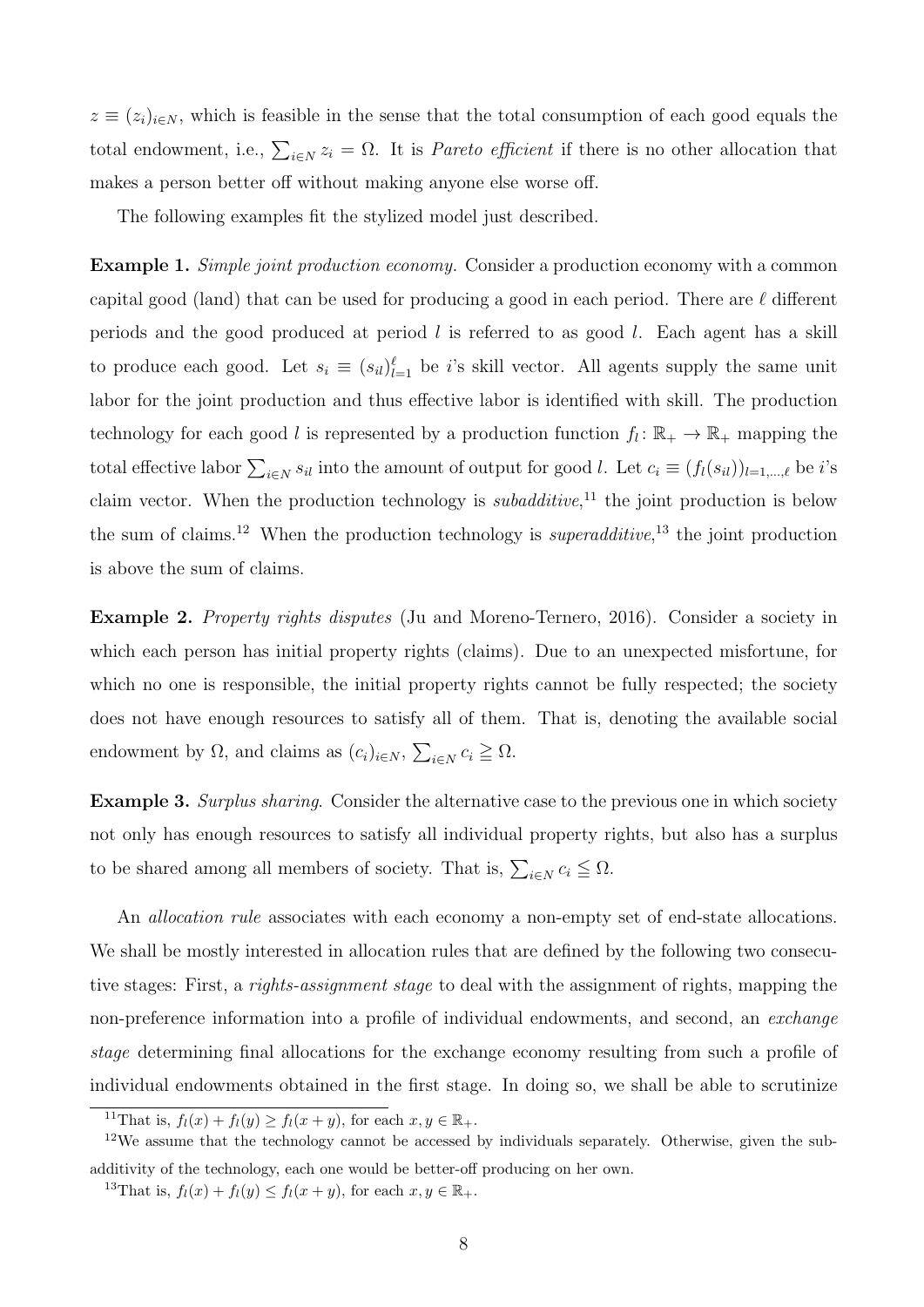the relationship between principles of procedural justice (imposed in each of these two stages) and principles of end-state justice (imposed on the final allocations determined by allocation rules).

#### 2.1 Rights assignment

A *rights problem* is defined by a set of persons N, a social endowment  $\Omega$ , and a profile of individual claims c. Let C denote the set of all rights problems  $(N, \Omega, c)$ . Good l is in *deficit* if the endowment of good *l* is not large enough to honor all claims, that is,  $\sum_{i \in N} c_{i} \geq \Omega_l$ . It is in *surplus* if the endowment is more than sufficient to satisfy all claims, that is,  $\sum_{i \in N} c_{i} \leq \Omega_l$ . A rights problem may involve both a deficit in one good and a surplus in some other good.

A *rights-assignment rule*  $\varphi$  associates with each rights problem  $(N, \Omega, c)$  individual property rights over the social endowment, specified by an allocation of individual endowments  $\varphi(N, \Omega, c) \equiv (\omega_i)_{i \in N}$  (with the feasibility,  $\sum_{i \in N} \omega_i = \Omega$ ) to be traded in the exchange stage.

We impose from the outset the following mild requirement on rights-assignment rules that models the thesis of self-ownership. It is that each person be assigned ownership rights that fully respect her claim, if allowing her ownership of the claimed resources leaves (as stated in the Lockean proviso) "enough and as good left in common for others" (27 in Chapter 5, Locke, 1988). Since her claim represents her own capabilities, the assigned rights in this case fully respect her self-ownership (the ownership of her own capabilities).

Self-Ownership. For each  $(N, \Omega, c) \in \mathcal{C}$  and each  $i \in N$ , if  $\Omega - c_i \geqq \sum_{j \in N \setminus \{i\}} c_j$ , then  $\varphi_i(N, \Omega, c) \geqq c_i.$ 

Then, by the resource constraint in the definition of a rights-assignment rule, whenever the sum of individual claims equals the social endowment  $(\sum_{i \in N} c_i = \Omega)$ , the rights-assignment should be determined by the claims  $(\varphi(N, \Omega, c) = c)$ . *Self-ownership* concerns problems where a person's claimed ownership leaves enough of the social endowment to fully honor all the remaining claims. If this requirement is not met, private appropriation of socially endowed goods needs to be restricted.

Additionally, we consider a solidarity axiom, which says that the arrival of immigrants, whether or not accompanied by changes in the available endowment, should affect all original agents in the same direction: either all gain or all lose.<sup>14</sup> Formally,

<sup>&</sup>lt;sup>14</sup>This axiom has been used in related contexts by Chun (1999) and Moreno-Ternero and Roemer (2006), among others.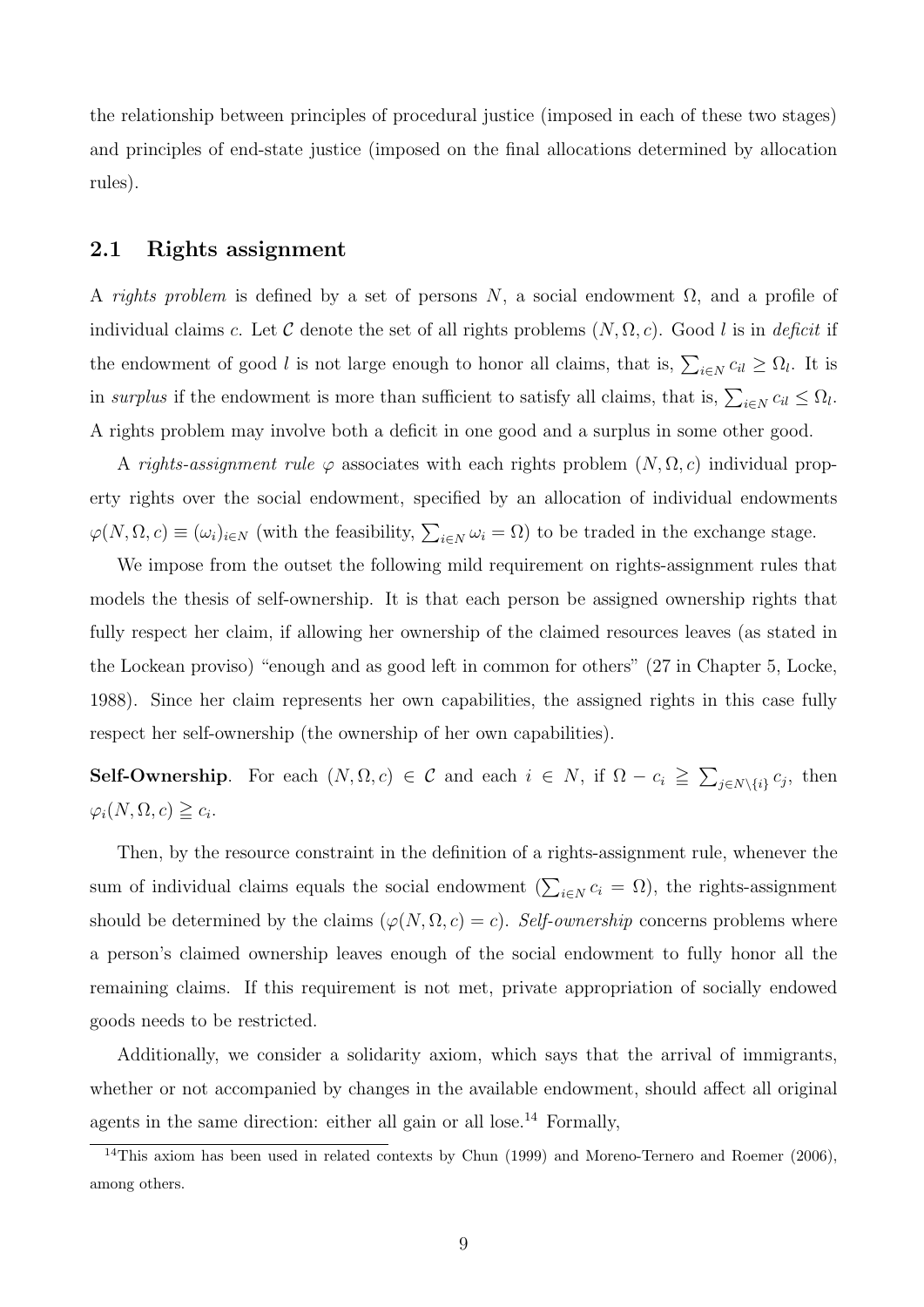**Solidarity.** Let  $(N, \Omega, c)$  and  $(N', \Omega', c') \in \mathcal{C}$  be such that  $N \subseteq N'$  and, for each  $i \in N$ ,  $c'_i = c_i$ . Then, one of the following statements hold:

$$
\varphi_i(N, \Omega, c) \leq \varphi_i(N', \Omega', c')
$$
 for each  $i \in N$ ,  
 $\varphi_i(N, \Omega, c) \geq \varphi_i(N', \Omega', c')$  for each  $i \in N$ .

Two focal rights-assignment rules, each obeying the axioms just presented, are defined next.

The *constrained equal awards rule*  $\varphi^{CEA}$  splits the social endowment as equally as possible, provided no agent is awarded more than his claim in the case of a social deficit and less than his claim in the case of a social surplus. Formally, for each  $(N, \Omega, c) \in \mathcal{C}$ , each  $i \in N$ , and each  $l \in \{1, \ldots, \ell\},\$ 

$$
\varphi_{il}^{CEA}(N,\Omega,c) = \begin{cases} \min\{c_{il},\lambda\}, & \text{if } \sum_{i \in N} c_{il} \geq \Omega_l, \\ \max\{c_{il},\mu\}, & \text{if } \sum_{i \in N} c_{il} \leq \Omega_l, \end{cases}
$$

where  $\lambda$  and  $\mu$  guarantee that the feasibility conditions  $\sum_{i\in N} \min\{c_{il}, \lambda\} = \Omega_l$  and  $\sum_{i\in N} \max\{c_{il}, \mu\} =$  $\Omega_l$  are met. In particular, if for each  $i \in N$ ,  $c_{il}$  is larger than equal division of good *l*, or  $c_{il}$  is smaller than equal division of good *l*, the constrained equal awards rule divides good *l* equally (i.e.,  $\varphi_{il}^{CEA}(N, \Omega, c) = \Omega_l/n$ , where *n* denotes the number of agents in *N*).

The *constrained equal net-awards rule*  $\varphi^{CEN}$  allocates the social endowment so that both agents end up having as equal net awards as possible, provided no agent gets a negative amount. Formally, for each  $(N, \Omega, c) \in \mathcal{C}$ , each  $i \in N$ , and each  $l \in \{1, \ldots, \ell\}$ ,

$$
\varphi_{il}^{CEN}(N,\Omega,c) = \max\left\{c_{il} - \nu, 0\right\},\,
$$

where  $\nu$  guarantees the feasibility condition  $\sum_{i \in N} \max\{c_{i l} - \nu, 0\} = \Omega_l$ . In particular, if, for each  $i \in N$ ,  $c_{il}$  is larger than the equal net awards of good *l*, the constrained equal net-awards rule divides the total net-awards of good *l* equally (i.e.,  $c_{il} - \varphi_{il}^{CEN}(N, \Omega, c) = c_{jl} - \varphi_{jl}^{CEN}(N, \Omega, c) =$  $\left(\sum_{i \in N} c_{il} - \Omega_l\right)/n$ .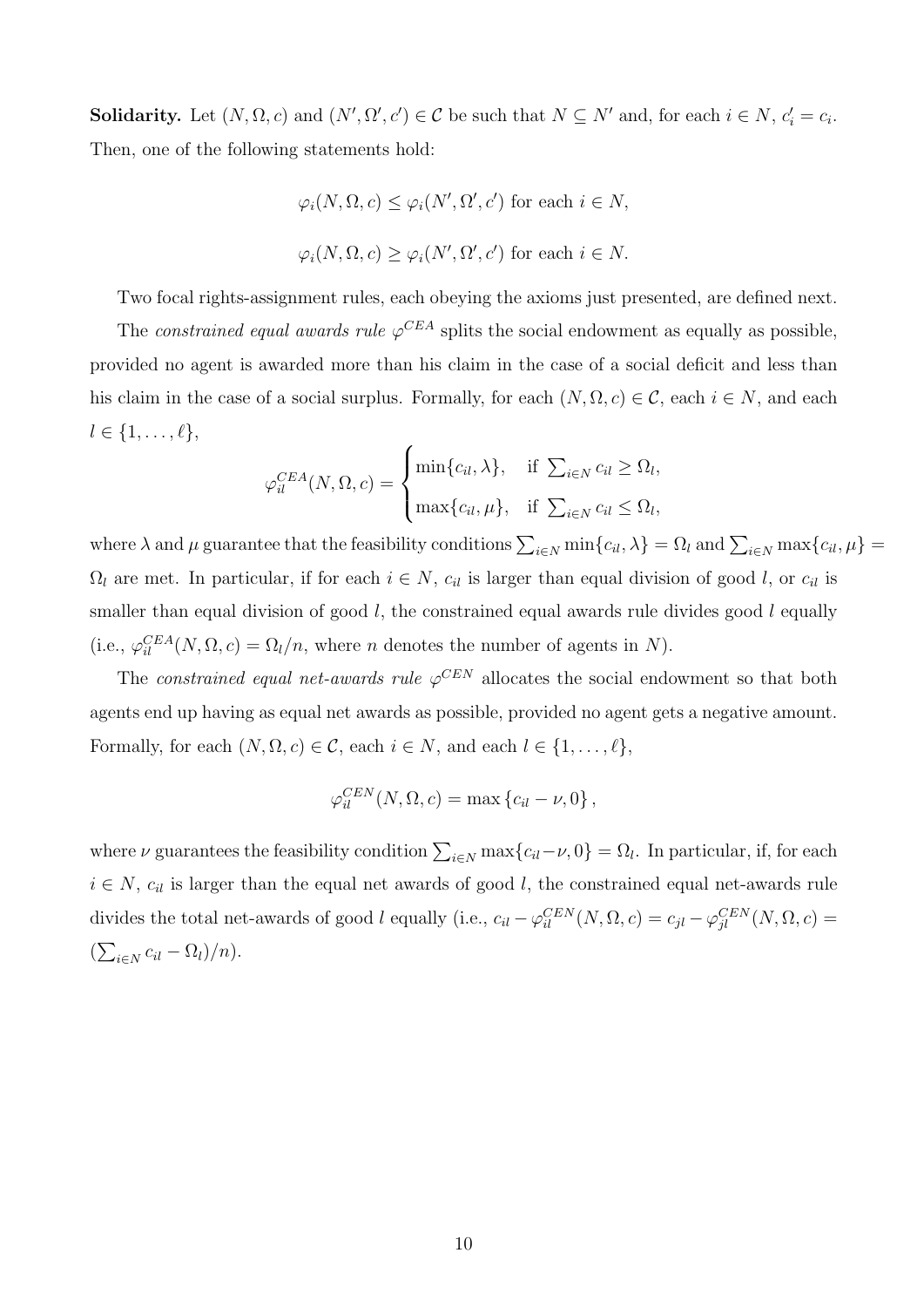

Figure 1: Rules in the two-agent case. This figure illustrates the "paths of awards" (the locus of the awards vector chosen by a rule as the endowment  $\Omega_l$  varies from 0 to  $\infty$ ) of the constrained equal awards rule and the constrained equal net-awards rule for  $N = \{1, 2\}$  and  $c_l \in \mathbb{R}^N_+$  with  $c_{1l} < c_{2l}$ . The path of awards of the constrained equal awards rule (red) follows the 45*<sup>o</sup>* line until agent 1 obtains her whole claim. Then, it is vertical until it reaches the vector of claims. For endowments above the aggregate claim (i.e., the surplus case), the path is horizontal until agent 1 obtains *c*2*l*. From there on it follows again the 45*<sup>o</sup>* line. As for the constrained equal net-awards, its path of awards (blue) is vertical until the average loss coincides with the lowest claim, i.e., until the endowment reaches  $\Omega_l = c_{2l} - c_{1l}$ . After that, it becomes the line of slope 1 (thus crossing the vector of claims, when moving to the surplus case). In the specific deficit case illustrated in the figure (for endowment  $\Omega_l < c_{1l} + c_{2l}$ , the allocation proposed by the constrained equal awards rule is at the intersection *x* with the 45<sup>*o*</sup> line, whereas the allocation proposed by the constrained equal net-awards rule is at the intersection *y* with the parallel line emanating from  $(0, c_{2l} - c_{1l})$ . In the specific surplus case illustrated in the figure (for endowment  $\bar{\Omega}'_l > c_{1l} + c_{2l}$ ) the allocation proposed by the constrained equal awards rule is at the intersection *x*<sup>*l*</sup> with the horizontal line from  $c_l$ , whereas the allocation proposed by the constrained equal net-awards rule is also at the point of intersection *y'* with the line of slope 1 emanating from  $(0, c_{2l} - c_{1l})$ .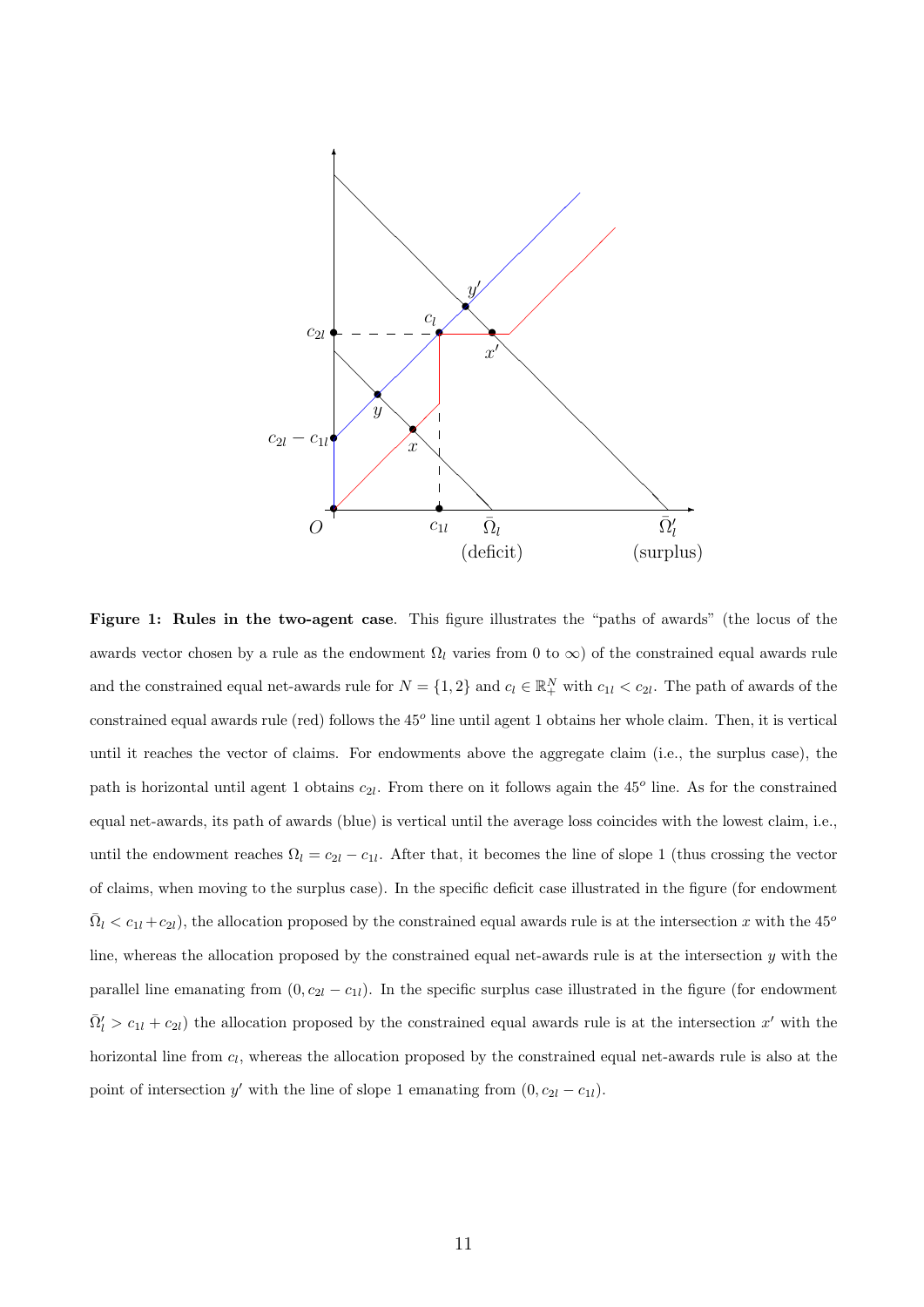The next property, which is a useful implication of the combination of self-ownership and solidarity (as shown in Lemma 1 in the Appendix), indicates that in a deficit situation all agents are rationed, whereas in a surplus situation no one is.

#### Claims Boundedness.

- For each  $(N, \Omega, c) \in \mathcal{C}$  and each *l*, if  $\sum_{i \in N} c_{i} \geq \Omega_{l}$ , then  $\varphi_{il}(N, \Omega, c) \leq c_{il}$ , for each  $i \in N$ .
- For each  $(N, \Omega, c) \in \mathcal{C}$  and each *l*, if  $\sum_{i \in N} c_{i} \leq \Omega_{l}$ , then  $\varphi_{il}(N, \Omega, c) \geq c_{il}$ , for each  $i \in N$ .

It is evident by definition that the two focal rights-assignment rules satisfy claims boundedness.

#### 2.2 Exchange

A rights-assignment rule converts each economy into an ordinary exchange economy with individual property rights (individual endowments) compatible with the social endowment. Formally, an *exchange economy* is a triple  $(N, \Omega, c)$ , where  $\omega$  denotes the profile of individual endowments (adding up to the social endowment  $\Omega$ ). Let  $\bar{\mathcal{E}}$  denote the set of exchange economies. An *exchange rule* F associates with each exchange economy a non-empty set of allocations. Exchange rules are studied extensively in the literature. The best known one is the so-called *Walrasian (exchange) rule*,  $F^W$ , which associates with each exchange economy its set of Walrasian equilibrium allocations.<sup>15</sup> We shall also consider other rules that are not Walrasian, yet satisfy the following basic condition of *voluntary exchange*, which can be seen as the natural way of implementing Nozick's principle of just transfer. In words, *voluntary exchange* requires that the outcome of the exchange process determined by the exchange rule does not leave any agent within the group worse off (according to the agent's preferences) than in the initial situation, where they were all in possession of their endowments.<sup>16</sup> That is, everyone ends up at least as well off as she initially was. Formally,

<sup>&</sup>lt;sup>15</sup>Formally, for each vector of market prices  $p$ , define the individual budget, delineated by the initial endowment  $\omega_i$ , as  $B(\omega_i, p) = \{z_i : p \cdot z_i \leq p \cdot \omega_i\}$ . An allocation z is a *Walrasian equilibrium* allocation if there exists a vector of prices p, such that, for each  $i \in N$ , and each  $z'_{i} \in B(\omega_{i}, p)$ ,  $z_{i} \in B(\omega_{i}, p)$  and  $z_{i} R_{i} z'_{i}$ .

 $16$ It is reasonable to formulate justice in transfer more strongly, adding, to voluntary exchange, a criterion of fair trades, e.g., fair net trades by Schmeidler and Vind (1972). In fact, as long as we adopt Walrasian exchange rule in the exchange stage, the stronger version of justice in transfer will be satisfied and so numerous marketbased allocation rules characterized in our results will also satisfy the stronger version. Further investigation in this direction is worthwhile, which is left for future research.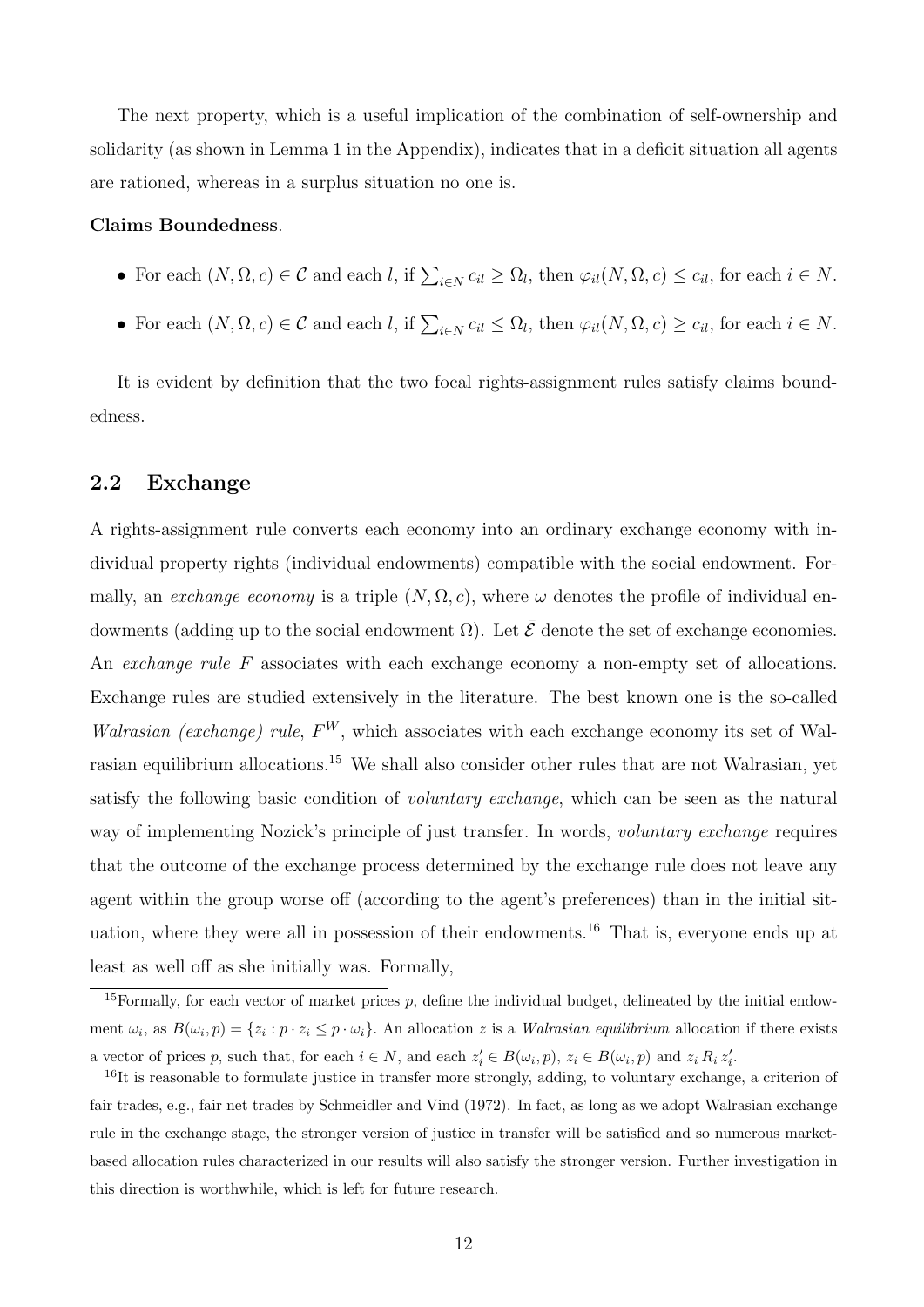Voluntary exchange. For each  $(N, \Omega, c) \in \overline{E}$ ,  $z \in F(N, \Omega, c)$ , and  $i \in N$ ,

$$
z_i R_i \omega_i.
$$

Note that the so-called *no-trade exchange rule*, which recommends the initial profile of endowments as the outcome of the exchange process, is a well-defined exchange rule satisfying *voluntary exchange*. The Walrasian rule also does.<sup>17</sup> An important distinction between the two is that the former does not guarantee Pareto efficiency of the final outcome, whereas the latter does so, by virtue of the First Fundamental Theorem of Welfare Economics (see for instance, p.549, Mas-Colell et al., 1995). Another example is the *Core rule* selecting the allocations upon which no coalition of agents can improve through the exchange of endowments among coalition members excluding non-members. The Core rule also guarantees Pareto efficiency and contains all Walrasian equilibrium allocations (p.654, Mas-Colell et al., 1995).

#### 2.3 End-state fairness

An *allocation rule S* associates with each economy a non-empty set of allocations. We model end-state fairness by means of some classical fairness axioms for allocation rules. One of the fundamental notions in the theory of fair allocation is envy-freeness, which can be traced back to Tinbergen (1953) and Foley (1967). The concept has come to play a central role in the theory of fair allocation.<sup>18</sup> An allocation satisfies *no-envy*, or is said to be *envy-free*, if no agent prefers the allocation of another agent. An allocation rule *S* satisfies no-envy if it only selects envy-free allocations. Formally,

**No-Envy.** For each  $e \equiv (N, \Omega, c, R) \in \mathcal{E}$ , and each  $z \in S(e)$ , there is no pair of agents  $i, j \in N$ such that  $z_j P_i z_i$ .

The above notion does not use information on claims to establish envy comparisons. The following one does so. For each allocation and each agent, we can describe an agent's *net awards* at the allocation as the difference between the claim and the awarded amount. An allocation satisfies *net-no-envy*, or is said to be *net-envy-free*, if no agent prefers the net awards of anyone else to her own net awards. An allocation rule *S* satisfies net-no-envy if it only selects net-envy-free allocations. Formally,

<sup>&</sup>lt;sup>17</sup>At a Walrasian equilibrium allocation, each agent is maximizing welfare within her individual budget, which is determined by her own endowment.

<sup>18</sup>See, for instance, Kolm (1972), Pazner and Schmeidler (1974), Feldman and Kirman (1974), and recent surveys, such as Fleurbaey and Maniquet (2011) and Thomson (2011).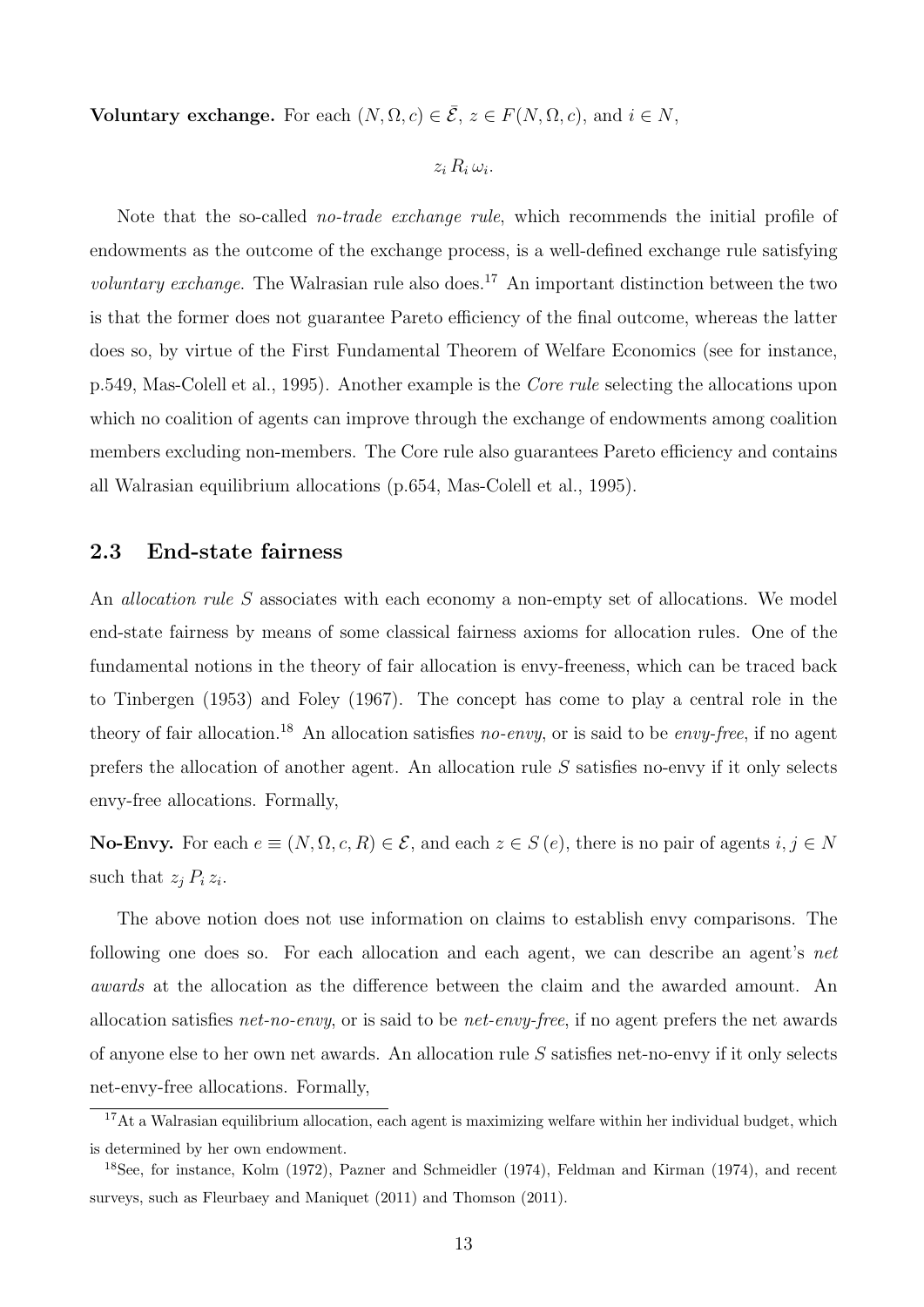Net-No-Envy. For each  $e \equiv (N, \Omega, c, R) \in \mathcal{E}$ , and each  $z \in S(e)$ , there is no pair of agents  $i, j \in N$ , such that  $c_i - (c_j - z_j) P_i z_i$ .

Net-no-envy is similar to the notion of *fair net trades* (e.g., Schmeidler and Vind, 1972) for exchange economies, in which the no-envy requirement is formalized for agents' net trades, i.e., the differences between their allocations and their endowments.

#### 2.4 Market-based allocation rules

The composition of a rights-assignment rule and an exchange rule gives rise to an allocation rule, associating a set of allocations for each economy. If the rights-assignment rule satisfies *self-ownership* and the exchange rule satisfies *voluntary exchange*, we say that the resulting allocation rule is *market-based*.

Market-based allocation rules. There exist a rights-assignment rule  $\varphi$ , satisfying *selfownership*, and an exchange rule *F*, satisfying *voluntary exchange*, such that  $S \equiv F \circ \varphi$ , i.e., for each  $e \equiv (N, \Omega, c, R) \in \mathcal{E}, S(e) = F(\varphi(N, \Omega, c), R)$ .

As trivial examples, each rights-assignment rule satisfying *self-ownership* yields a marketbased allocation rule, when combined with the no-trade exchange rule. Focal market-based allocation rules arise when combining a rights-assignment rule satisfying *self-ownership* (such as the two presented above) with Walrasian exchange.



Figure 2. Market-based allocation rules. A market-based allocation rule *S* is the result of applying a rights-assignment rule  $\varphi$ , satisfying the self-ownership thesis (and, possibly, solidarity), and an exchange rule *F* satisfying voluntary exchange. For each  $e \equiv (N, \Omega, c, R) \in \mathcal{E}$ ,  $S(e) = F(N, \varphi(N, \Omega, c), R)$ .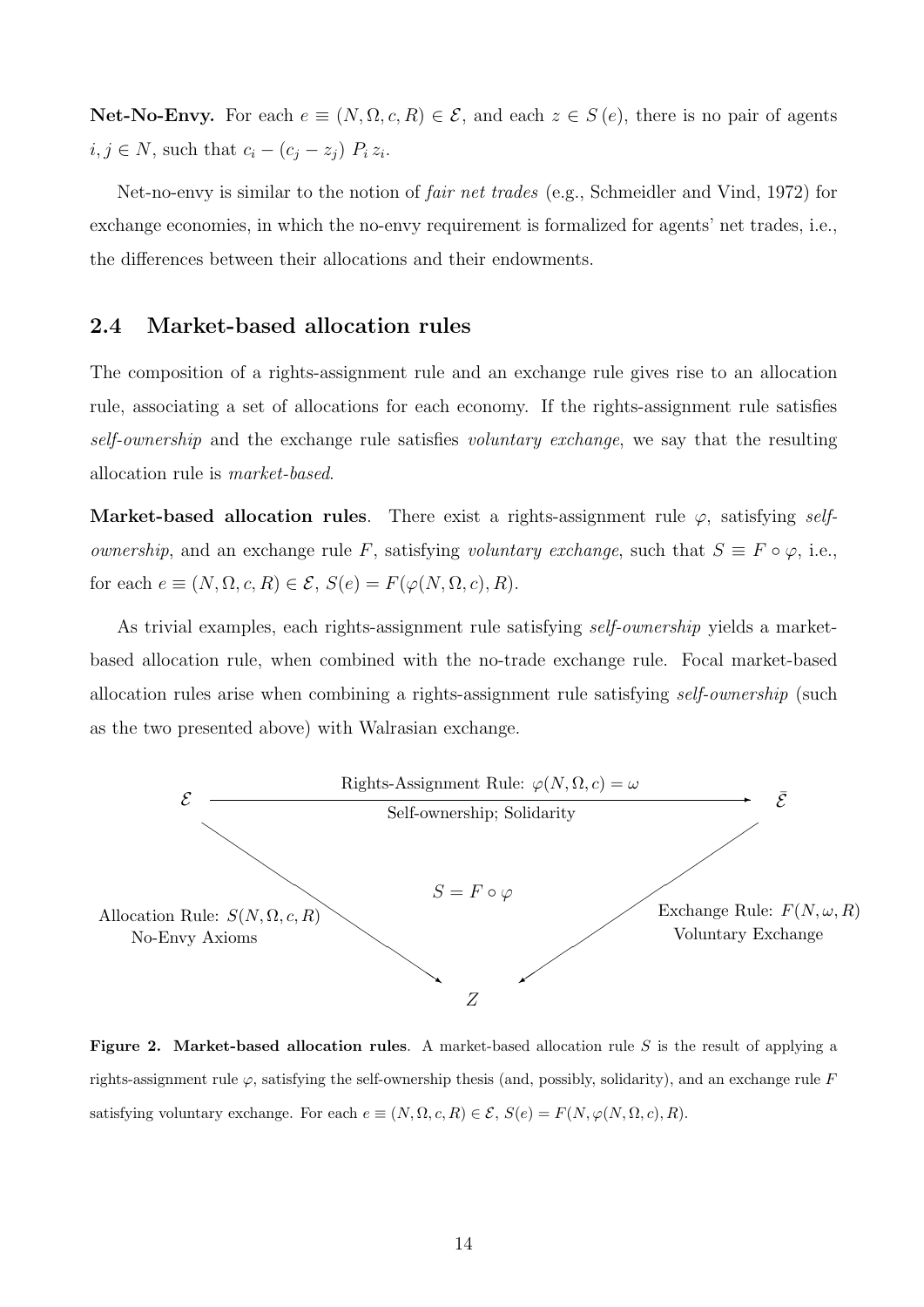### 3 The results

Our first results illustrate how, in our stylized context, Nozick's theory can indeed be seen as a way of obtaining end-state fairness. More precisely, we show that there exist market-based allocation rules that yield no-envy in each of the two forms described above.

We consider first end-state fairness formalized by no-envy, whose scope needs to be restricted. This is because *claims-boundedness* (a consequence of the combination of self-ownership and solidarity) might make that an unequal choice of endowments, followed by any voluntary exchange from these endowments, will render an agent with small claims envy agents with large claims. To rule out such cases, we restrict our attention to the domain of economies where equal division satisfies claims boundedness.

The first result says that there exist market-based allocation rules that yield *ecient* and *envy-free* allocations at any economy within such a domain. In other words, *self-ownership* followed by *voluntary exchange* (formalizing Nozick's principles of just acquisition and just transfer) guarantee end-estate fairness of *no-envy*.

Proposition 1. *There exist market-based allocation rules satisfying eciency and no-envy (on the domain of economies where equal division satisfies claims boundedness).*

*Proof.* We consider the (market-based) allocation rule arising when combining the constrained equal awards rights-assignment rule with Walrasian exchange. Such a rule guarantees equal allocation of initial rights for the domain of economies where equal division satisfies claims boundedness. The Walrasian exchange from equal endowments guarantees *no-envy* and *e ciency*. The former follows because individual budget sets are identical across agents and, thus, each one selects her optimal bundle within such a budget set. The latter follows by the First Fundamental Theorem of Welfare Economics.  $\Box$ 

We now switch to net-no-envy, whose scope needs to be limited too. Note that, when agents have sufficiently disparate claims (e.g., an agent with claims larger than the social endowment, and the others with negligible claims), it may not be possible to satisfy net-no-envy. Thus, we restrict our attention to economies without disparate claims. More precisely, we focus on the domain of economies for which equal net division is feasible. The next result states that there exist market-based allocation rules that yield *ecient* and *net-envy-free* allocations at any economy within such a domain. Again, *self-ownership*, followed by *voluntary exchange* can also guarantee end-state fairness, formalized as *net-no-envy*.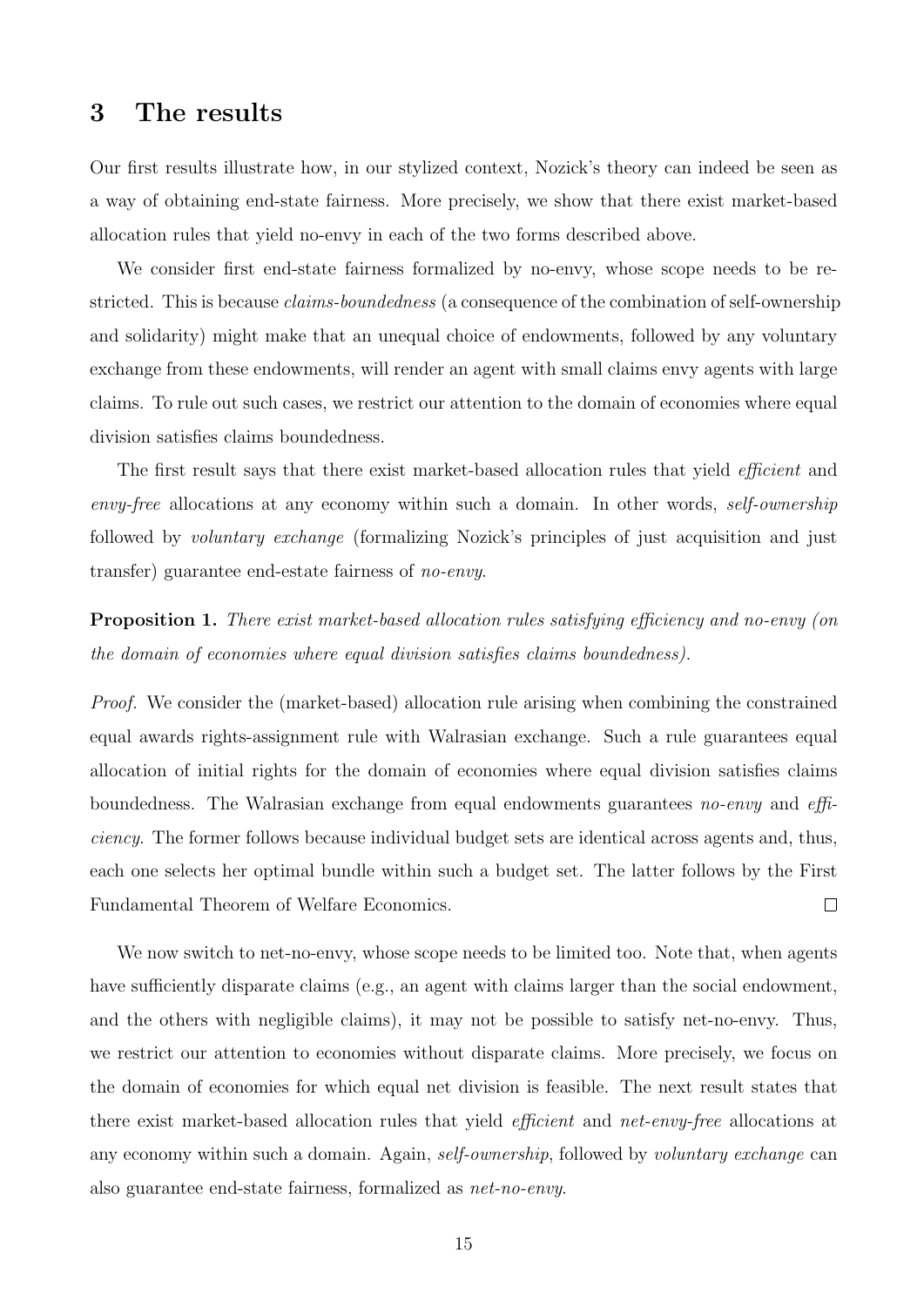Proposition 2. *There exist market-based allocation rules satisfying eciency and net-no-envy (on the domain of economies where equal net division is feasible).*

*Proof.* We consider the (market-based) allocation rule arising when combining the constrained equal net-awards rights-assignment rule with Walrasian exchange. Such a rule guarantees equal net awards among agents at the allocation of initial rights for the domain of economies where equal net division is feasible. As the Walrasian budget sets provide equal opportunities of trades across agents, when the endowment is chosen at the allocation with equal net awards, they provide equal opportunities for final net awards across agents (note that the final net award of each agent results from the sum of the equal net award at the endowment and her Warasian trade). Therefore, all equilibrium allocations satisfy net-no-envy. Furthermore, Walrasian exchange guarantees efficiency of the final outcomes, by virtue of the First Fundamental Theorem of Welfare Economics.  $\Box$ 

The previous results have illustrated how self-ownership, followed by voluntary exchange, can be invoked to guarantee end-state fairness. In what follows, we focus on the opposite implication, i.e., we search for rights-assignment rules that lead to market-based allocation rules yielding (end-state) fair outcomes. For such an implication, the notion of solidarity introduced above becomes relevant. More precisely, we show that the only way to derive end-state fairness, under *solidaristic* market-based allocation rules (composing a rights-assignment rule satisfying self-ownership and solidarity, and a voluntary exchange rule), is to use an egalitarian rightsassignment rule.

As we show in the next result, if one focuses on *solidaristic* market-based allocation rules satisfying no-envy (on the domain of economies where equal division satisfies claims boundedness) only one rights-assignment rule survives.

Theorem 1. *A market-based allocation rule, generated by a solidaristic rights-assignment rule, satisfies no-envy (on the domain of economies where equal division satisfies claims boundedness) only if the rights-assignment rule is the constrained equal awards rule.*

The technical proof of this result can be found in the appendix. The intuition goes as follows. Suppose first, by contradiction, that the rights-assignment rule does not yield the same outcome as the constrained equal awards rule (such as allocation *A* in Figure 3). If so, an economy can be constructed for which any market-based allocation rule, arising from such a rights-assignment rule, produces envy. An illustration for the case of two agents and two goods,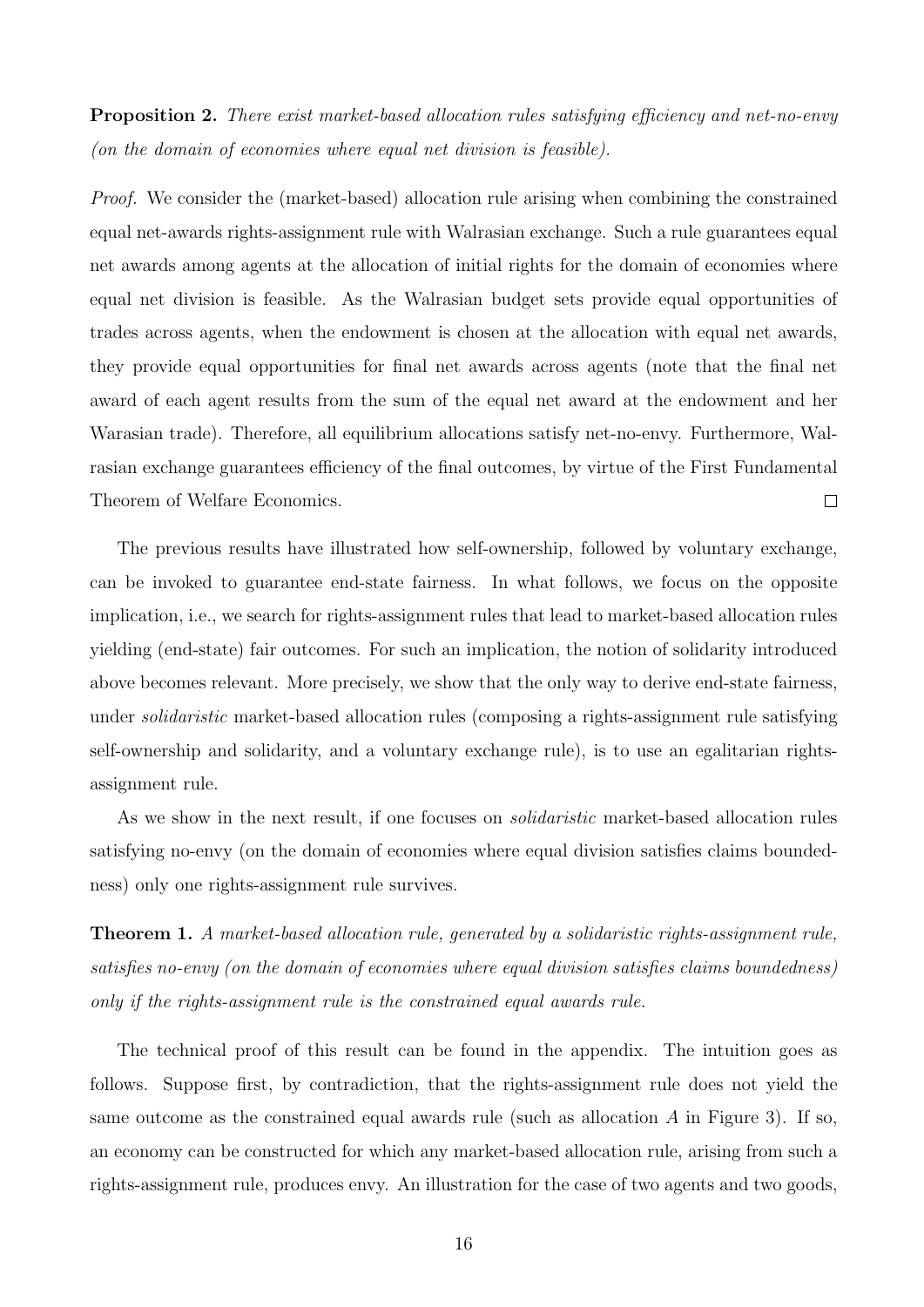assuming the Walrasian exchange for the exchange procedure, is provided in Figure 3.<sup>19</sup> Thus, if we want to obtain no-envy of the market-based allocation rule, we are forced to allocate initial rights as equally as possible bounded by claims for all the corresponding rights problems.



Figure 3. No-Envy in the Edgeworth box. Let  $\omega^{ed} \equiv \varphi^{CEA}(N, \Omega, c)$  be equal division and  $W^{ed} \equiv$  $F^{W}(N, \omega^{ed}, R)$  the Walrasian equilibrium from equal division. Let  $\pi (W^{ed})$  be the allocation obtained by swapping the two bundles at  $W^{ed}$ . Note that for each *i*,  $W^{ed}R_i \pi (W^{ed})$ . Thus,  $W^{ed}$  satisfies *no-envy*. Consider any rights-assignment rule  $\varphi(\cdot)$  that yields  $A \equiv \varphi(N, c, \Omega) \neq \omega^{ed}$ . Let  $W^A \equiv F^W(N, A, R)$ . Let  $\pi(W^A)$  be the allocation obtained by swapping the two bundles at  $W^A$ . Under the above preferences,  $\pi (W^A)$   $P_1 W^A$ , that is, agent 1 prefers 2's bundle to his own. Thus, *W<sup>A</sup>* violates *no-envy*.

A parallel result is obtained for net-no-envy and the constrained equal net-awards rule.

Theorem 2. *A market-based allocation rule, generated by a solidaristic rights-assignment rule, satisfies net-no-envy (on the domain of economies where equal net division is feasible) only if the rights-assignment rule is the constrained equal net-awards rule.*

The proof of this result can also be found in the appendix. Its intuition goes parallel to that of the previous one. More precisely, suppose first, by contradiction, that the rightsassignment rule does not yield the same outcome as the constrained equal net-awards rule. If

 $19\text{For such a case, illustrations can be made at the so-called Edgeworth box, an intuitive tool to describe.}$ bilateral exchange processes (e.g., Mas-Colell et al., 1995).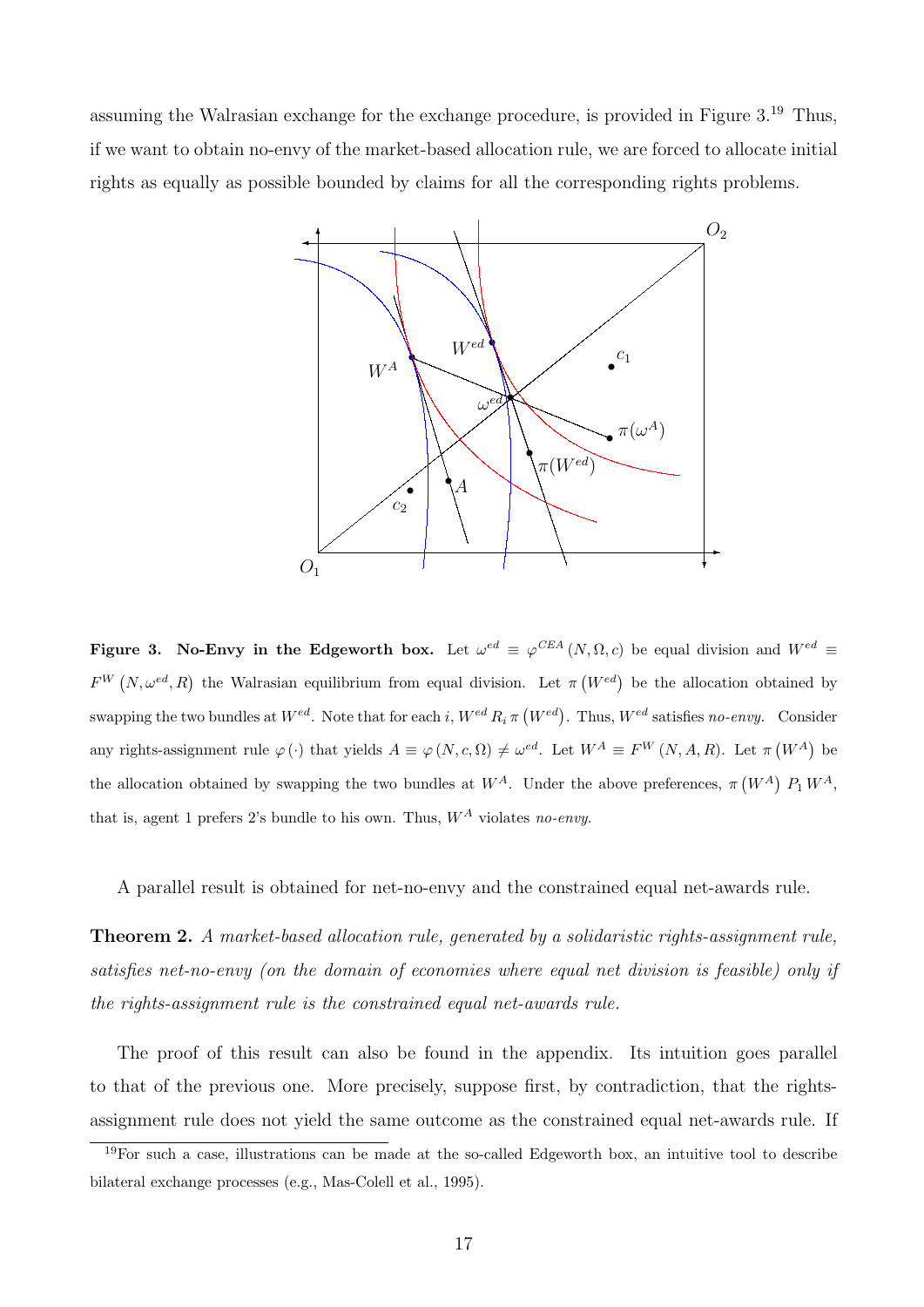so, an economy can be constructed for which any market-based allocation rule, arising from such a rights-assignment rule, produces net-envy. Thus, if we want to obtain net-no-envy of the market-based allocation rule, we are forced to allocate net-awards as equally as possible bounded by claims for all the corresponding rights problems. An illustration for the case of two agents and two goods, assuming the Walrasian exchange for the exchange procedure, appears in Figure 4.



Figure 4. Net-No-Envy in the Edgeworth box. Let  $\omega^{en} \equiv \varphi^{CEN}(N, \Omega, c)$  be the equal net division and  $\omega^{en} \equiv F^{W}(N, c^{en}, R)$  the Walrasian equilibrium from the equal net division. Let  $\pi(\omega^{en})$  be the allocation obtained by swapping the two bundles at  $\omega^{en}$ . Note that, for each *i*,  $\omega^{en} R_i \pi(\omega^{en})$ . Thus,  $\omega^{en}$  satisfies *netno-envy.* Consider any rights-assignment rule  $\varphi(\cdot)$  that yields  $A \equiv \varphi(N, c, \Omega) \neq \omega^{en}$ . Let  $\omega^A \equiv F^W(N, A, R)$ . Let  $\pi(\omega^A)$  be the allocation obtained by swapping the two net awards in  $\omega^A$ . Under the above preferences,  $\pi(\omega^A)$   $P_1 \omega^A$ , that is, agent 1 prefers agent 2's net awards instead of his own. Thus,  $\omega^A$  violates *net-no-envy*.

### 4 Discussion

We have revisited Nozick's entitlement theory of justice in a stylized context for the allocation of goods in joint ventures. We have considered a general model of exchange economies that accommodate the three levels in which fairness can be scrutinized in this context; namely, fairness in the initial allocation of rights on the social endowment, fairness in the transaction of allocated rights, and fairness of the end-state allocation. We have focused, in such a context,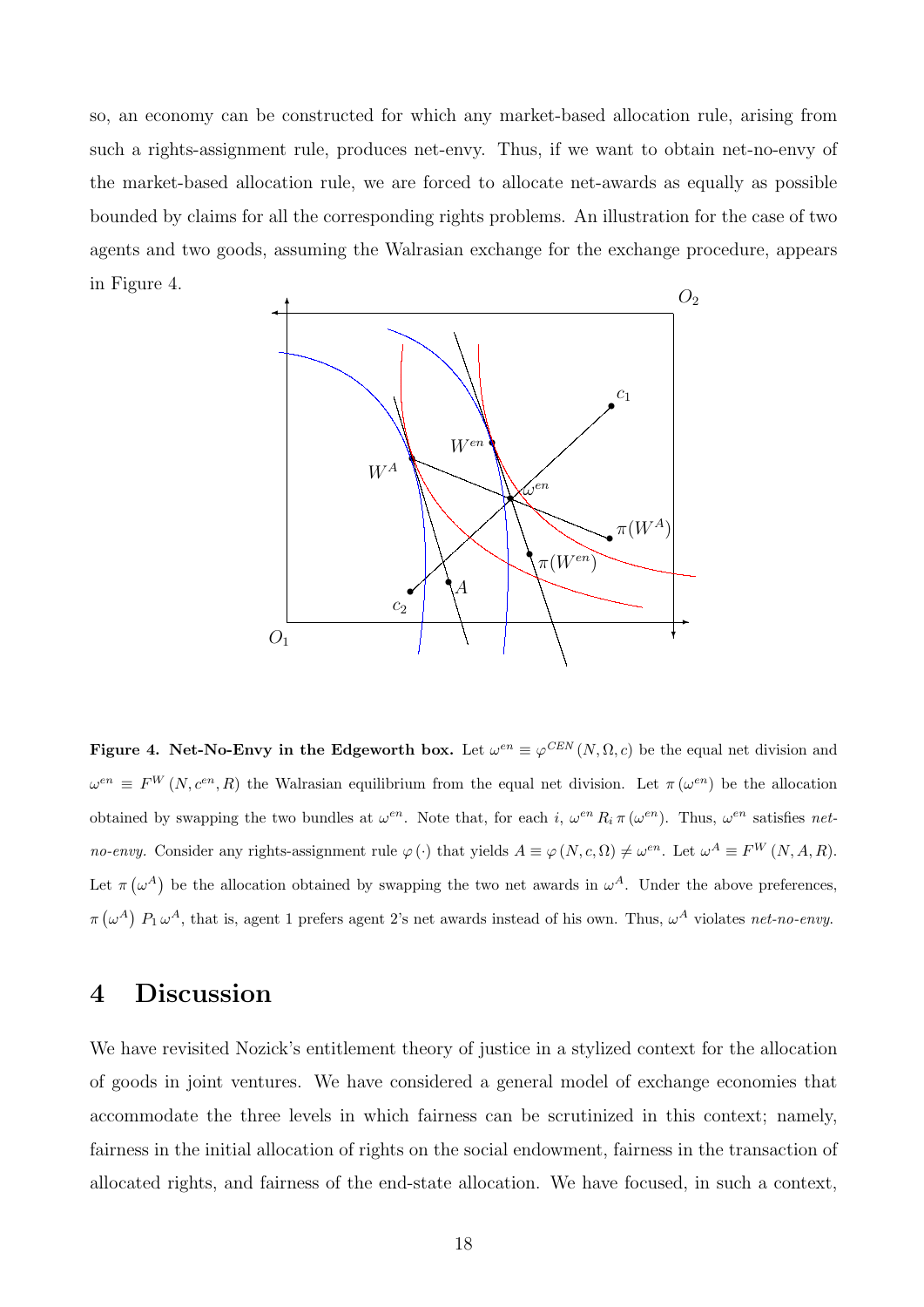on what we dubbed market-based allocation rules, which arise after the combination of rightsassignment rules satisfying self-ownership and voluntary exchange rules.

Self-ownership (and, therefore, Nozick's extension of Locke's theory) is too weak to provide a useful guideline for the resolution of problems such as the ones modeled in this paper. In particular, it gives a green light to any resolution satisfying some minimal respect of the claims. For the case of joint ventures exemplified in our stylized model, Nozick's principle of just acquisition is, consequently, not only modeled by self-ownership, but by the rights-assignment rules we consider. We also keep Nozick's principle of just transfers (voluntary exchange) and show that end-state fairness (formalized by the no-envy conditions we consider) is obtained as a result of combining both principles. More importantly, we show that the only way to derive end-state fairness when composing a solidaristic rights-assignment rule, and a voluntary exchange rule, is to consider an egalitarian rights-assignment rule.

Our approach also resembles *Dworkin's insurance mechanism* (e.g., Dworkin, 1981). Dworkin wished to hold persons responsible for their risk preferences, but not for each person's talent. Thus, behind the veil of ignorance he constructed, the soul representing a person knows its person's utility function, but does not know its person's talent. Behind the veil, the souls purchased insurance against bad luck in the birth lottery. Equality enters importantly into Dworkin's view, as he assumes that the souls have equal purchasing power for insurance. This means that the only way to purchase insurance for indemnity in one state is to sell insurance for the other's indemnity in the other state.<sup>20</sup> In our setting, if claims are interpreted as individuals' purchasing power, then equality is not imposed from the outset. Nevertheless, we obtain equality (in one of the two focal forms considered) of the end-state allocations via the market-based allocation rules. Likewise, we derive equality of the initial allocation of rights as a necessary condition for the end-state fairness of market-based allocation rules.

Finally, we elaborate further on the connection between our work and the theory of exploitation. Most philosophers agree that exploitation should be understood as taking advantage of another person in a way that is unfair or degrading. Classical liberals distinguish between exploitation that is *mutually advantageous*, and exploitation that is *harmful* (e.g., Wertheimer and Zwolinski, 2015). Mutually advantageous exploitation occurs when parties come away from a transaction better off than they would have been without it, but one party considers the distribution of the benefits as unfair. In the parlance of our paper, and if we define unfairness

<sup>&</sup>lt;sup>20</sup>The reader is referred to Roemer (1996, chapter 7) for a more leisurely discussion of Dworkin's insurance rule).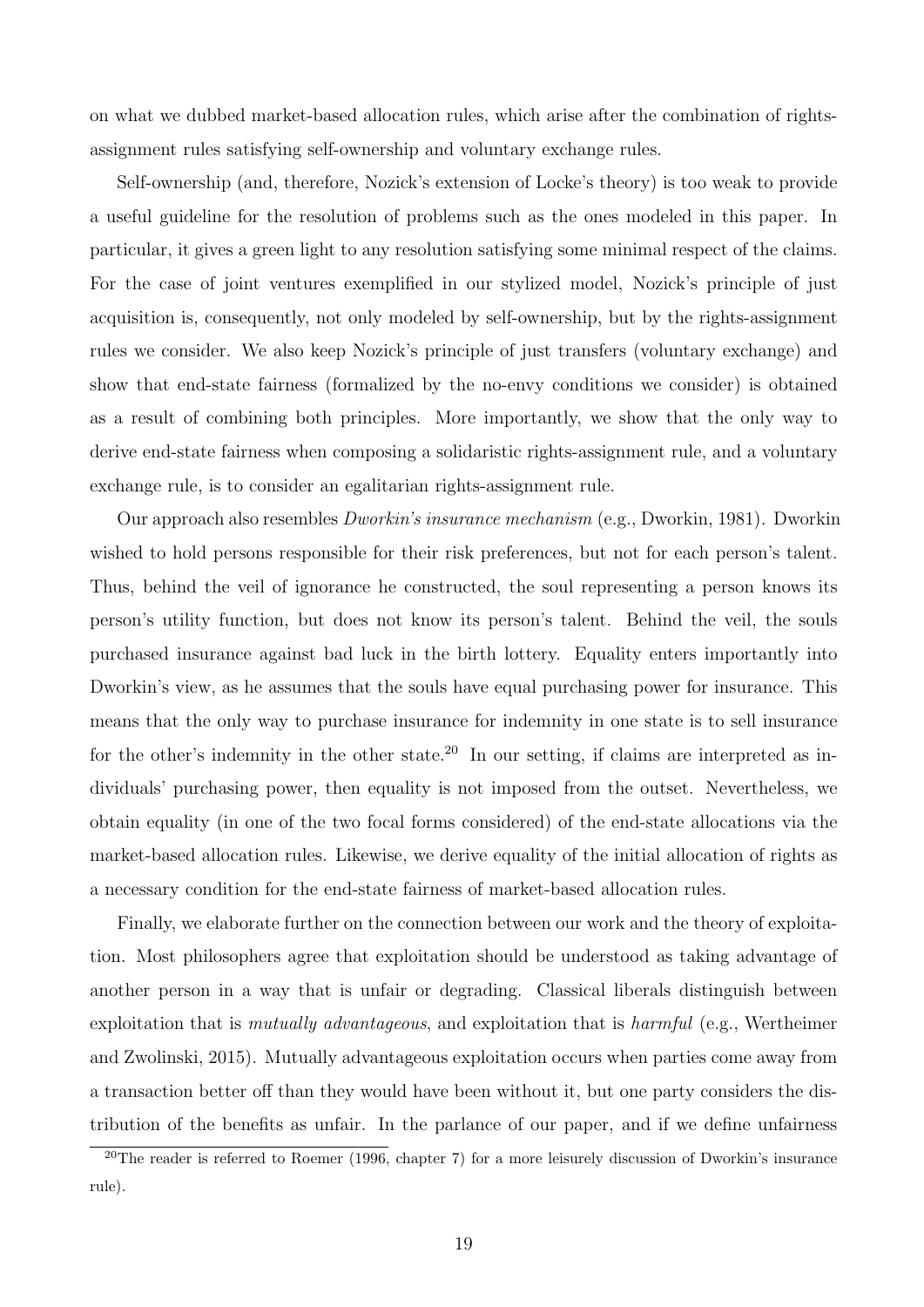(of the end-state allocations) as envy (in one of the two forms defined in our model), this is equivalent to saying that, once the allocation of initial property rights has been addressed, voluntary exchange might not preclude the existence of envy (in the end-state allocations). The theoretical implications of our formal approach convey that a just allocation in Nozick's terms is an allocation without mutually advantageous exploitation. In other words, we have shown that there exist market-based allocation rules that yield allocations without mutually advantageous exploitation. Furthermore, we have also shown that, under a solidaristic assignment of initial rights, just allocations in Nozick's terms exist only if such an assignment is egalitarian.

## 5 Appendix

We collect in this appendix most of the technical parts of our analysis, as well as some auxiliary results.

First, we show some implications of our axioms for our analysis.

The *solidarity* axiom implies the axiom of *resource monotonicity*, which says that when there is more to be divided, other things being equal, nobody should lose.<sup>21</sup> Formally,

**Resource Monotonicity**. For each pair  $(N, \Omega, c)$  and  $(N, \Omega', c) \in \mathcal{C}$ , such that  $\Omega \leq \Omega'$ ,  $\varphi(N,\Omega,c) \leqq \varphi(N,\Omega',c).$ 

Resource monotonicity captures the public ownership of the external world (social endowment) in our model. When the public ownership is respected, it is required that no one's property rights should decrease when the external resource increases.

Resource monotonicity allows us to assign rights good by good. More precisely, for each pair of rights problems with identical claims, if the endowment of one good is the same in both problems, then the rights-assignment for such a good should be the same. Formally,

Decomposability. For each pair  $(N, \Omega, c)$  and  $(N, \Omega', c) \in \mathcal{C}$ , and each  $l \in \{1, \ldots, \ell\}$  such that  $\Omega_l = \Omega'_l$ ,  $(\varphi_{il}(N, \Omega, c))_{i \in N} = (\varphi_{il}(N, \Omega', c))_{i \in N}$ .

We first show that the combination of self-ownership and resource monotonicity implies claims boundedness: hence, in a deficit situation all agents are rationed, whereas in a surplus situation no one is.

Lemma 1. *Self-ownership and resource monotonicity together imply claims boundedness.*

<sup>&</sup>lt;sup>21</sup>This axiom was first formalized by Roemer  $(1986)$ .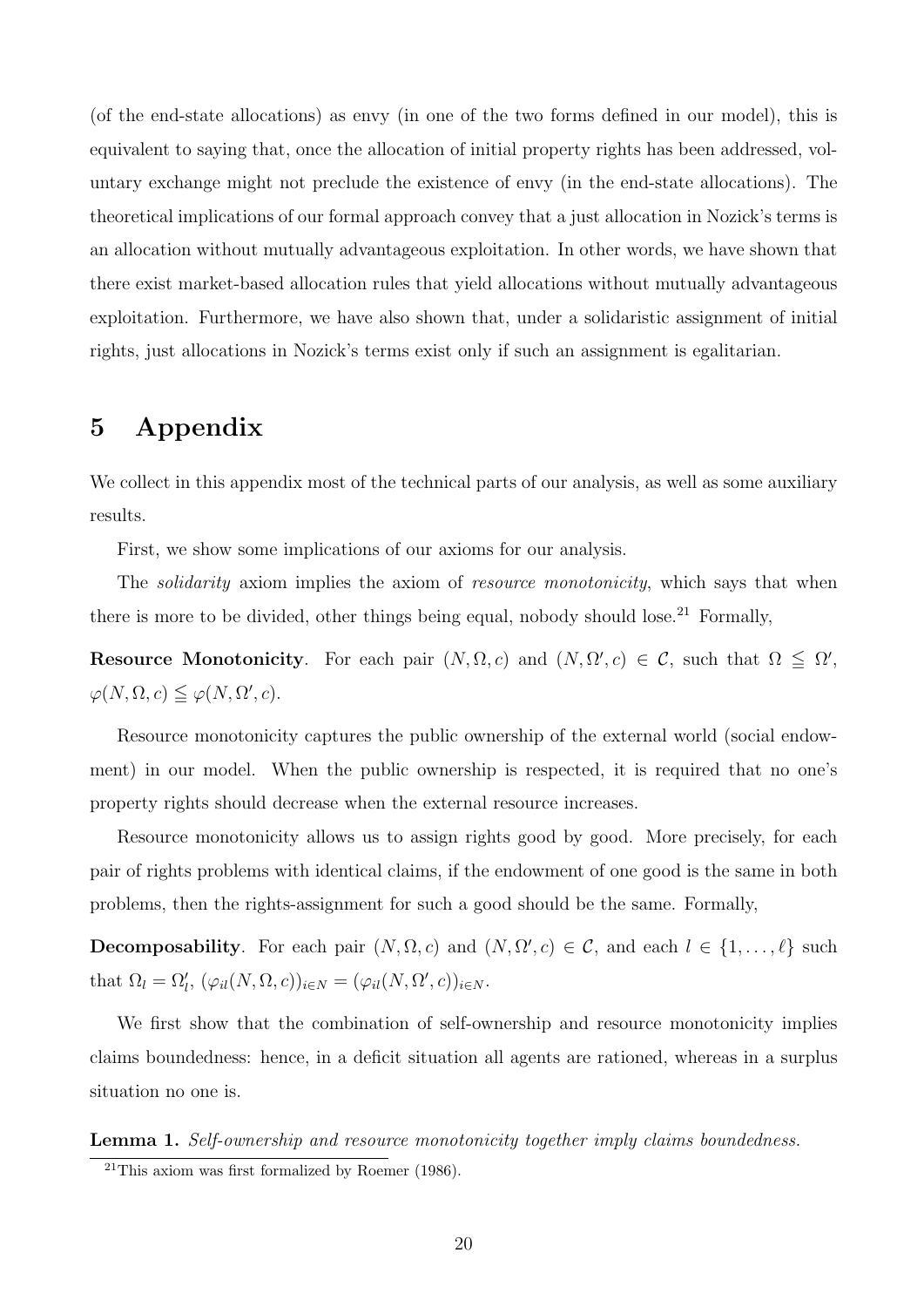*Proof.* Let  $\varphi$  be a rights-assignment rule satisfying *self-ownership* and *resource monotonicity*. Let  $(N, \Omega, c) \in \mathcal{C}$ . Let  $\Omega^{[0]} \equiv \sum_{i \in N} c_i$ . Consider good 1. Let  $\Omega^{[1]}$  be such that  $\Omega_1^{[1]} \equiv \Omega_1$  and, for each  $l \neq 1$ ,  $\Omega_l^{[1]} \equiv \Omega_l^{[0]}$ .

Suppose  $\sum_{i \in N} c_{i1} \geq \Omega_1$ . By *self-ownership* and feasibility,  $\varphi(N, \Omega^{[0]}, c) = c$ . Then, by *resource monotonicity*, for each  $i \in N$ ,  $\varphi_{i1}(N, \Omega^{[1]}, c) \leq \varphi_{i1}(N, \Omega^{[0]}, c) = c_{i1}$  and, by *decomposability*,  $\varphi_{i1}(N, \Omega, c) = \varphi_{i1}(N, \Omega^{[1]}, c)$ . Therefore,

$$
\varphi_{i1}(N,\Omega,c)\leq c_{i1}.
$$

 $\Box$ 

The inequality is reversed when  $\sum_{i \in N} c_{i1} \leq \Omega_1$ .

The same argument applies for all other goods  $k = 2, \ldots, \ell$ .

*Solidarity* also requires that the application of a rule to each subproblem derived by imagining that some agents leave with their corresponding awards in the original problem, and reassessing the situation from the viewpoint of the remaining agents, produces precisely the allocation that the subgroup obtained in the original problem. This is normally known in the literature as the axiom of *consistency*, which has played a crucial role in axiomatic work (e.g., Thomson, 2012). Formally,

**Consistency**. For each  $(N, \Omega, c) \in \mathcal{C}$ , each  $M \subset N$ , each  $j \in N \setminus M$ , and each  $l \in \{1, \ldots, \ell\}$ ,

$$
\varphi_{jl}(N \backslash M, \sum_{k \in N \backslash M} \varphi_k(N, \Omega, c), c_{N \backslash M}) = \varphi_{jl}(N, \Omega, c).
$$

The last property we consider is the *converse* to the previous one. It allows us to deduce the desirability of a proposed awards vector for a given problem from the desirability of its restriction to each two-agent subgroup for the reduced problem obtained by imagining the departure of the members of the complementary subgroup with their awards. The property says that if an awards vector is such that for each problem and each proper two-agent subgroup, the rule chooses the corresponding awards of the vector to this subgroup for the reduced problem it faces, then the rule should choose the awards vector for the initial problem. Formally, for each  $(N, \Omega, c) \in \mathcal{C}$  and each rule  $\varphi$ , let  $cv.cs(N, \Omega, c; \varphi) \equiv \{\omega : \sum_{i \in N} \omega_i = \Omega \text{ and, for each } M \subset \varphi\}$ *N* with  $|M| = 2, \omega_M = \varphi(c_M, \sum_{i \in M} \omega_i)$ .

**Converse Consistency**. For each  $(N, \Omega, c) \in \mathcal{C}$ , there is  $\omega$  such that  $\{\omega\} = cv.cs(N, \Omega, c; \varphi)$ and  $\omega = \varphi(N, \Omega, c)$ .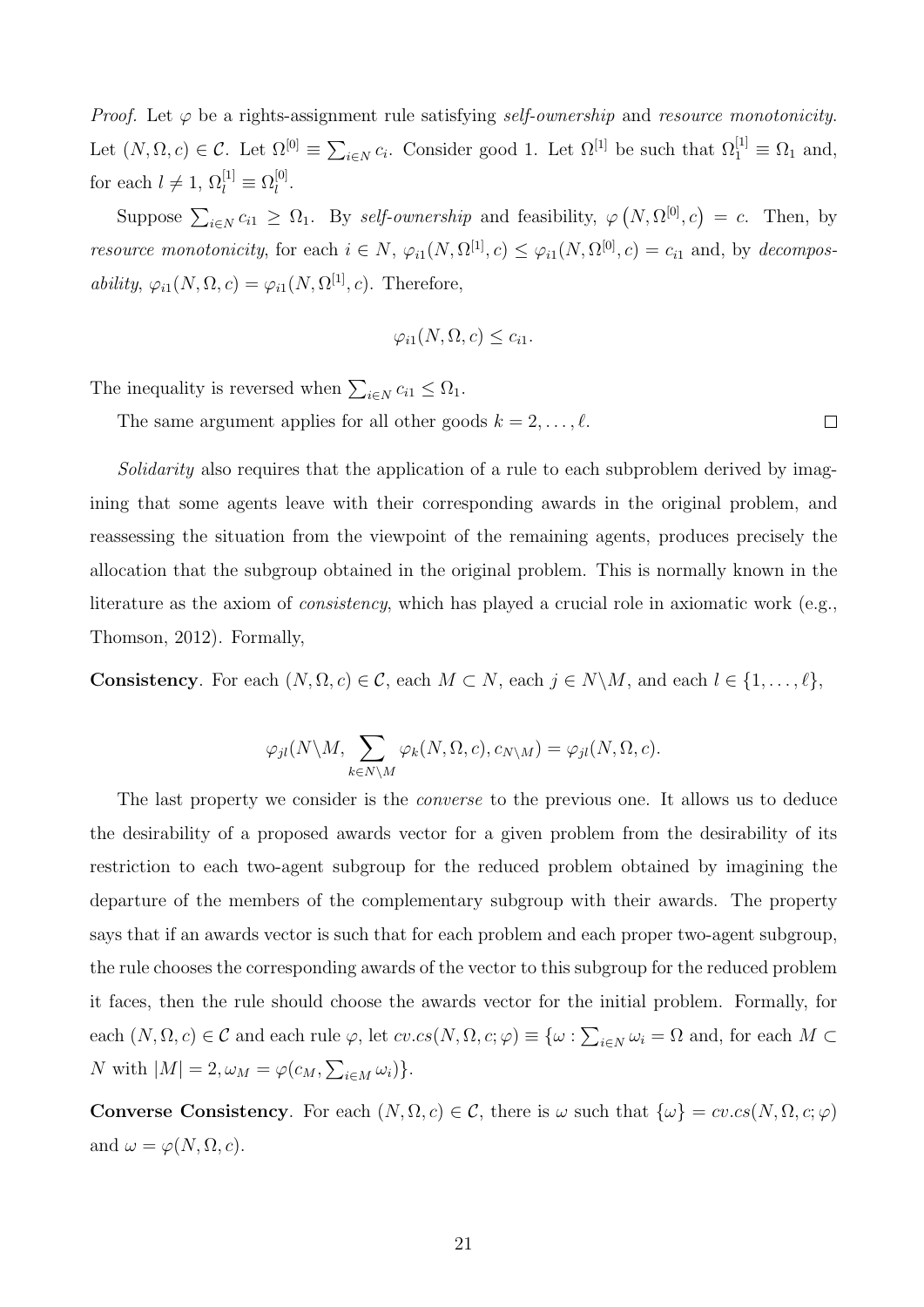For (unidimensional) rights problems with deficit, *resource monotonicity* and *consistency* imply *converse consistency*. The same result holds in our model.<sup>22</sup> Thus, a rule satisfying *solidarity* also satisfies *converse consistency*. This is the case for the two rules introduced above.

The previous implication has important consequences. As stated by the so-called Elevator Lemma (e.g., Thomson, 2016a), if a conversely consistent rule coincides with a consistent rule in the two-agent case, coincidence holds in general. Thus, it suffices to characterize the *constrained equal awards rule* and the *constrained equal net-awards rule* in the two-agent case, to derive characterizations in the general case appealing to consistency.

Finally, we introduce additional notation. Let  $\mathcal{E}^0$  denote the domain of economies in which equal division satisfies claims boundedness. Formally,  $\mathcal{E}^0 \equiv \{(N, \Omega, c, R) \in \mathcal{E} :$  for each  $l =$ 1,..., $\ell$ , either, for each  $i \in N$ ,  $\Omega_l/n \le c_{il}$ , or for each  $i \in N$ ,  $\Omega_l/n \ge c_{il}$ . Let  $\mathcal{C}^0$  be the corresponding domain of claims problems, i.e.,  $\mathcal{C}^0 \equiv \{(N, \Omega, c) \in \mathcal{C} : \text{for some preferences}\}$ profile  $R, (N, \Omega, c, R) \in \mathcal{E}^0$ .

We are now ready to prove Theorem 1.

*Proof of Theorem 1.* Let  $\varphi$  be a rights-assignment rule satisfying *self-ownership* and *solidarity*, *F* be an exchange rule satisfying *voluntary exchange*, and  $S \equiv F \circ \varphi$  be the corresponding market-based allocation rule satisfying *no-envy* on  $\mathcal{E}^0$ . We will prove that  $\varphi = \varphi^{CEA}$  on the class of 2-person problems. Then, the coincidence extends to all other problems with more than 2 persons by the Elevator Lemma. In what follows, and without loss of generality, we fix the set of two persons to be  $N \equiv \{1, 2\}$ . We skip N from the notation.

For each  $l = 0, \ldots, \ell$ , let  $\mathcal{C}^0(l) \equiv \{ (\Omega, c) \in \mathcal{C} : \text{ for each } k \geq l+1, \text{ either } c_{ik} \geq \Omega_k/2 \text{ for each } k \geq 0 \}$  $i = 1, 2$ , or  $c_{ik} \leq \Omega_k/2$  for each  $i = 1, 2$ *.}* Then,  $\mathcal{C}^0(0) \equiv \mathcal{C}^0(N)$  and  $\mathcal{C}^0(\ell) = \mathcal{C}(N)$ . We show that  $\varphi$  coincides with  $\varphi^{CEA}$  on  $\mathcal{C}^0(k)$  for each  $k = 0, 1, \ldots, \ell$ , using mathematical induction. We show first that  $\varphi = \varphi^{CEA}$  on  $\mathcal{C}^0(0)$ . Consider any problem  $(\Omega, c) \in \mathcal{C}^0(0)$ . Suppose, by contradiction, that  $\varphi(\Omega, c) \neq (\Omega/2, \Omega/2)$ . Then, as illustrated in Figure 3, there is an economy with a preferences profile R and rights problem  $(\Omega, c)$  such that  $\omega$  is the only efficient allocation satisfying *voluntary exchange* from endowment  $\omega$  and one of the two agents envies the other at  $\omega$ . Then, the market-based allocation rule necessarily chooses  $\omega$  and no-envy is violated.

 $22$ This result for (unidimensional) rights problems with deficit, also known as bankruptcy problems, is due to Chun (1999). The proof presented by Thomson (2016b) is easily extended in our multi-dimensional setting due to decomposability.[see the supporting note for referees]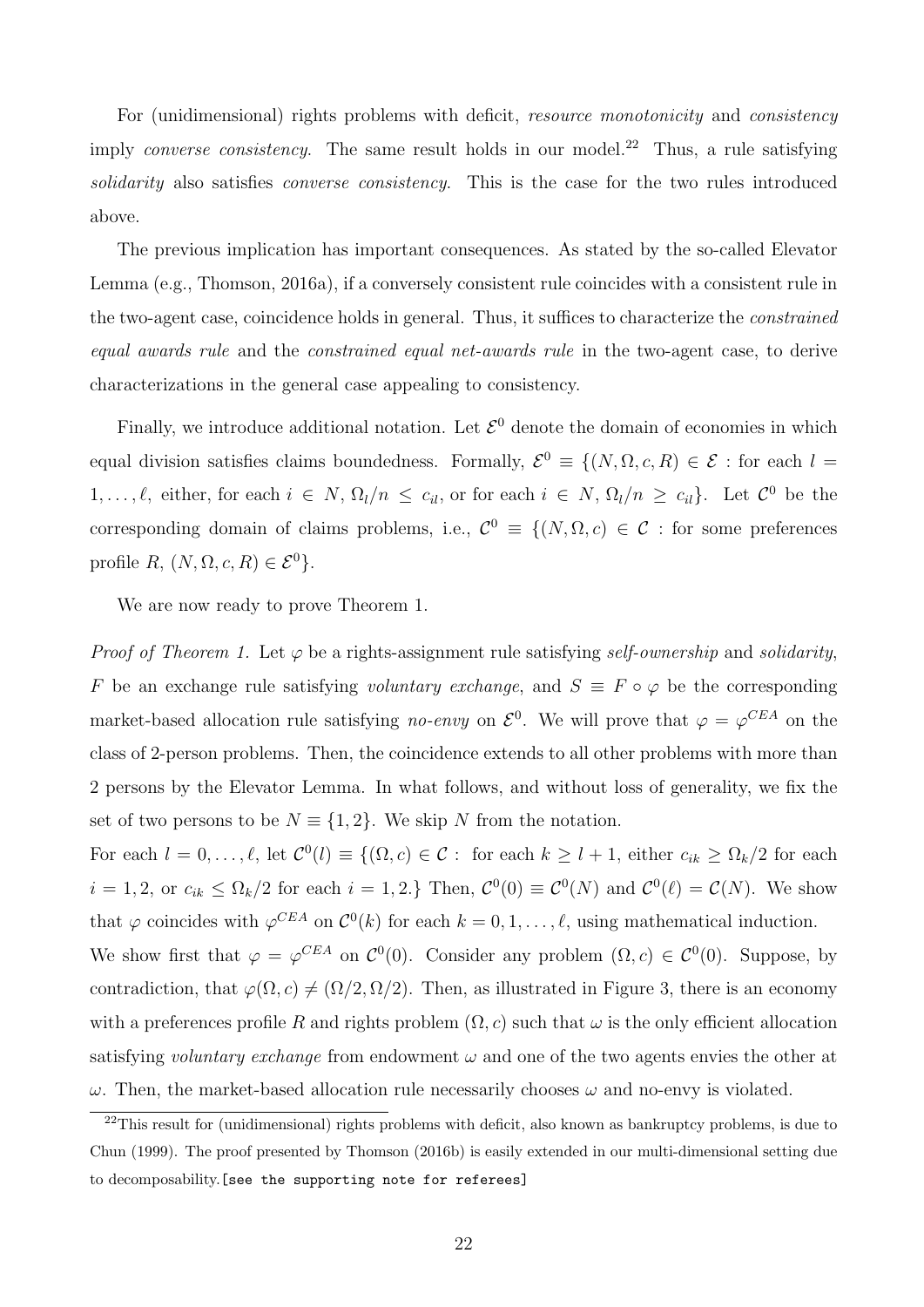Suppose, on our induction basis, that  $\varphi$  coincides with  $\varphi^{CEA}$  on  $\mathcal{C}^0(k)$  for each  $k \leq l-1$ . We now prove that  $\varphi$  coincides with  $\varphi^{CEA}$  on  $\mathcal{C}^0(l)$ . Let  $(\Omega, c) \in \mathcal{C}^0(l) \backslash \mathcal{C}^0(l-1)$ .

*Case 1*:  $c_{1l} + c_{2l} \ge \Omega_l$ . Without loss of generality, suppose  $c_{1l} < c_{2l}$ . Then  $c_{1l} < \Omega_l/2 \le c_{2l}$  and, for each  $k \geq l + 1$ , either for each  $i = 1, 2, c_{ik} \geq \Omega_k/2$  or for each  $i = 1, 2, c_{ik} \leq \Omega_k/2$ . Thus,  $\varphi_l^{CEA}(N, \Omega, c) = (c_{1l}, \Omega_l - c_{1l})$ . Let  $\omega \equiv \varphi(N, \Omega, c)$ . Let  $\Omega'$  be such that  $\Omega'_l \equiv 2c_{1l}$  and for each  $k \neq l$ ,  $\Omega'_k \equiv \Omega_k$ . Then,  $(\Omega', c) \in C^0(l-1)$  and, by the induction hypothesis,

$$
\varphi(\Omega', c) = \varphi^{CEA}(\Omega', c). \tag{1}
$$

In particular,  $\varphi_l(\Omega', c) = (\Omega'_l/2, \Omega'_l/2) = (c_{1l}, c_{1l})$ . As  $\Omega' \leq \Omega$ , then, by *resource monotonicity*,  $\omega = \varphi(\Omega, c) \geq \varphi(\Omega', c)$ . By *boundedness*,  $\omega_{1l} = c_{1l}$ . Then,  $\omega_{2l} = \Omega_l - c_{1l}$ . Therefore,  $\varphi_l(\Omega, c) =$  $\varphi_l^{CEA}(\Omega, c)$ . As  $\Omega'_k = \Omega_k$  for each  $k \neq l$ , then by *decomposability* of both  $\varphi$  and  $\varphi^{CEA}$ ,  $\varphi_k(\Omega', c) =$  $\varphi_k(\Omega, c)$  and  $\varphi_k^{CEA}(\Omega', c) = \varphi_k^{CEA}(\Omega, c)$ . Hence, using (2), for each  $k \neq l$ , we conclude the proof. *Case 2*:  $c_{1l} + c_{2l} < \Omega_l$ . Without loss of generality, suppose  $c_{1l} < c_{2l}$ . Then  $c_{1l} < \Omega_l/2 \le c_{2l}$  and, for each  $k \geq l + 1$ , either for each  $i = 1, 2, c_{ik} \geq \Omega_k/2$  or for each  $i = 1, 2, c_{ik} \leq \Omega_k/2$ . Thus,  $\varphi_l^{CEA}(\Omega, c) = (\Omega_l - c_{2l}, c_{2l})$ . Let  $\omega \equiv \varphi(\Omega, c)$ . Let  $\Omega'$  be such that  $\Omega'_l \equiv 2c_{2l}$  and, for each  $k \neq l$ ,  $\Omega'_k \equiv \Omega_k$ . Then  $(\Omega', c) \in C^0(l-1)$  and, by the induction hypothesis,

$$
\varphi(\Omega', c) = \varphi^{CEA}(\Omega', c). \tag{2}
$$

In particular,  $\varphi_l(\Omega', c) = (\Omega'_l/2, \Omega'_l/2) = (c_{2l}, c_{2l})$ . As  $\Omega' \geq \Omega$ , then, by *resource monotonicity*,  $\omega = \varphi(\Omega, c) \leqq \varphi(\Omega', c)$ . By *claims boundedness*,  $\omega_{2l} = c_{2l}$ . Then,  $\omega_{1l} = \Omega_l - c_{2l}$ . Therefore,  $\varphi_l(N, \Omega, c) = \varphi_l^{CEA}(\Omega, c)$ . As  $\Omega'_k = \Omega_k$  for each  $k \neq l$ , then, by *decomposability* of both  $\varphi$ and  $\varphi^{CEA}$ ,  $\varphi_k(\Omega', c) = \varphi_k(\Omega, c)$  and  $\varphi_k^{CEA}(\Omega', c) = \varphi_k^{CEA}(\Omega, c)$ . Hence, using (2),  $\varphi_k(\Omega, c) =$  $\varphi_k^{CEA}(\Omega, c)$ , for each  $k \neq l$ .  $\Box$ 

For the proof of Theorem 2, we need additional notation. Let  $\mathcal{E}^*$  denote the domain of economies in which equal net division is feasible. Formally,  $\mathcal{E}^* \equiv \{e = (N, \Omega, c, R) \in \mathcal{E}$ : for each  $i \in N$ ,  $0 \leq c_i - (\sum_{j \in N} c_j - \Omega)/n$ . Let  $C^*$  be the corresponding domain of claims problems.

*Proof of Theorem 2.* Let  $\varphi$  be a rights-assignment mechanism satisfying *self-ownership* and *resource monotonicity*, F be an exchange rule satisfying *voluntary exchange*, and  $S \equiv F \circ \varphi$ be the corresponding market-based allocation rule satisfying *net-no-envy* on  $\mathcal{E}^*$ . We will prove that  $\varphi = \varphi^{CEN}$  on the class of 2-person problems. Then the coincidence extends to all other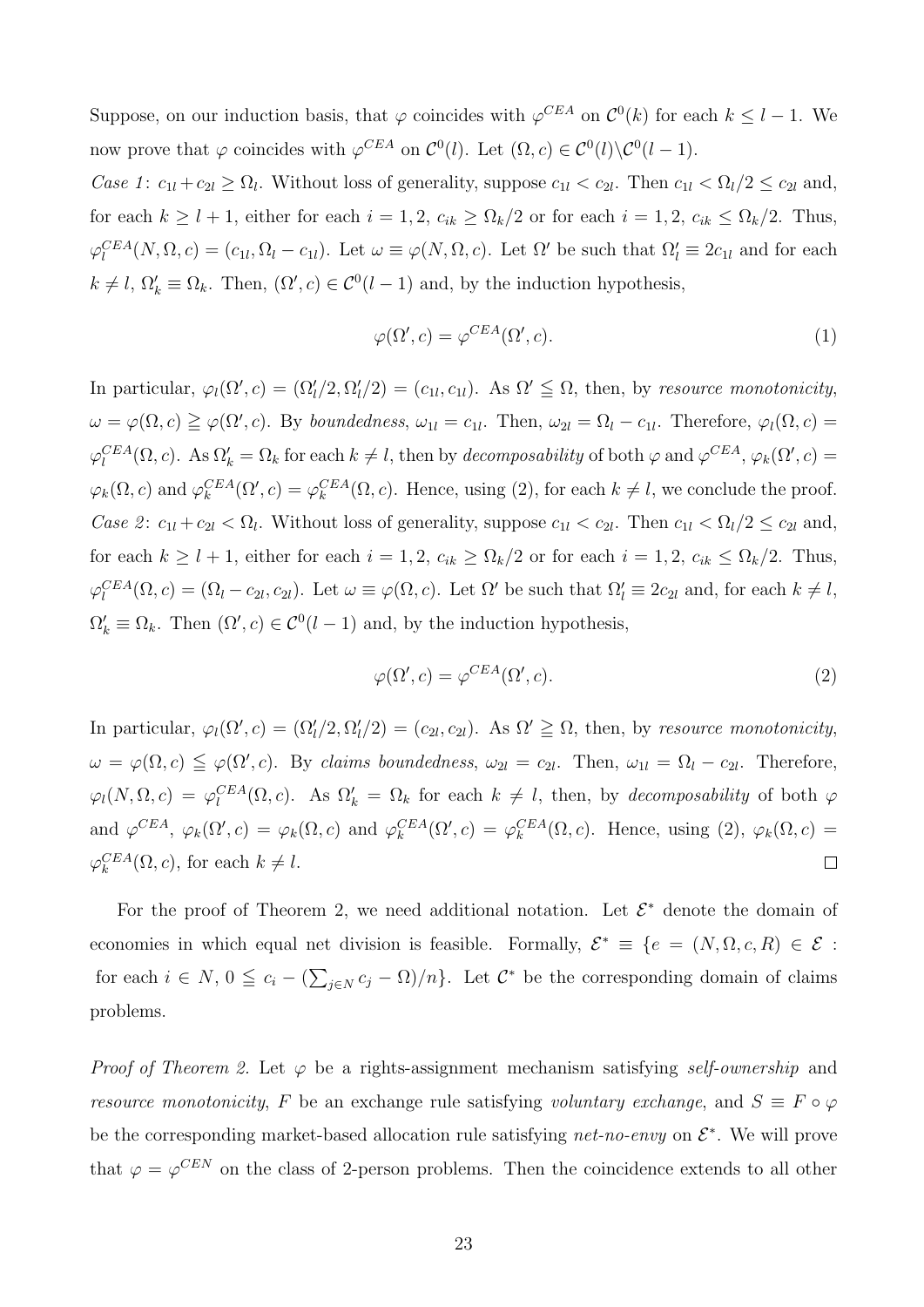problems with more than 2 persons by the Elevator Lemma. In what follows, and without loss of generality, we set  $N \equiv \{1, 2\}$  and skip N from the notation.

For each  $l = 0, \ldots, \ell$ , let  $C^*(l) \equiv \{(\Omega, c) \in C : \text{ for each } k \geq l + 1, \text{ and for each } i =$ 1, 2,  $(c_{1k} + c_{2k} - \Omega_k)/2 \leq c_{ik}$ . Then,  $C^*(0) \equiv C^*$  (the domain of claims problems for which equal net division is feasible) and  $C^*(\ell) = C$ . We show that  $\varphi$  coincides with  $\varphi^{CEN}$  on  $C(k)$  for each  $k = 0, 1, \ldots, \ell$ , using induction.

We first show that  $\varphi = \varphi^{CEN}$  on  $\mathcal{C}^*(0)$ . Let  $(\Omega, c) \in \mathcal{C}^*(0)$ . Suppose, by contradiction, that  $\varphi(\Omega, c) = \omega \neq \varphi^{CEN}(\Omega, c)$ . Then, as illustrated in Figure 4, there is an economy for which  $\omega$  is the only efficient allocation satisfying *voluntary exchange* (from endowment  $\omega$ ) and therein one of the two agents envies the net consumption of the other. Then the market-based allocation rule necessarily chooses  $\omega$  and net-no-envy is violated.

Let  $l \in \{1, \ldots, \ell\}$ . Suppose, by induction, that  $\varphi = \varphi^{CEN}$  on  $\mathcal{C}^*(k)$  for each  $k \leq l-1$ . We now prove that  $\varphi = \varphi^{CEN}$  on  $\mathcal{C}^*(l)$ . Let  $(\Omega, c) \in \mathcal{C}^*(l) \backslash \mathcal{C}^*(l-1)$ . Without loss of generality, suppose  $c_{1l} \le c_{2l}$ . Then, since  $(\Omega, c) \notin C^{*}(l-1)$ ,  $(c_{1l} + c_{2l} - \Omega_l)/2 > c_{1l}$  (i.e.,  $c_{2l} - c_{1l} > \Omega_l$ ). Hence,  $\varphi_l^{CEN}(\Omega, c) = (0, \Omega_l)$  and  $\varphi_l^{CEN}(\Omega, c) \leq (0, c_{2l} - c_{1l})$ . Let  $\Omega_l' \equiv c_{2l} - c_{1l}$  and, for each  $k \neq l$ ,  $\Omega'_k = \Omega_k$ . Then  $(\Omega', c) \in C^*(l-1)$  and, by the induction hypothesis,

$$
\varphi(\Omega', c) = \varphi^{CEN}(\Omega', c). \tag{3}
$$

Note that  $\varphi_l^{CEN}(\Omega', c) = (0, c_{2l} - c_{1l})$ . Since  $\Omega \leq \Omega'$ , by *resource monotonicity* and nonnegativity,  $\varphi_{1l}(\Omega, c) = 0$ , which implies  $\varphi_{2l}(\Omega, c) = \Omega_l$ . Therefore,  $\varphi_l(\Omega, c) = \varphi_l^{CEN}(\Omega, c)$ . As  $\Omega'_k = \Omega_k$  for each  $k \neq l$ , then applying *resource monotonicity* to both  $\varphi$  and  $\varphi^{CEN}$ , we have  $\varphi_k(\Omega, c) = \varphi_k(\Omega', c)$  and  $\varphi_k^{CEN}(\Omega', c) = \varphi_k^{CEN}(\Omega, c)$ . Hence, using (3),  $\varphi_k(\Omega, c) = \varphi_k^{CEN}(\Omega, c)$ .  $\Box$ 

## References

- [1] Chun, Y., (1999), Equivalence of axioms for bankruptcy problems, International Journal of Game Theory 28, 511-520.
- [2] Dworkin, R., (1981), What is equality? Part 2: Equality of resources. Philosophy and Public Affairs 10, 283-345.
- [3] Feldman, A., Kirman, A., (1974), Fairness and envy, American Economic Review 64, 995- 1005.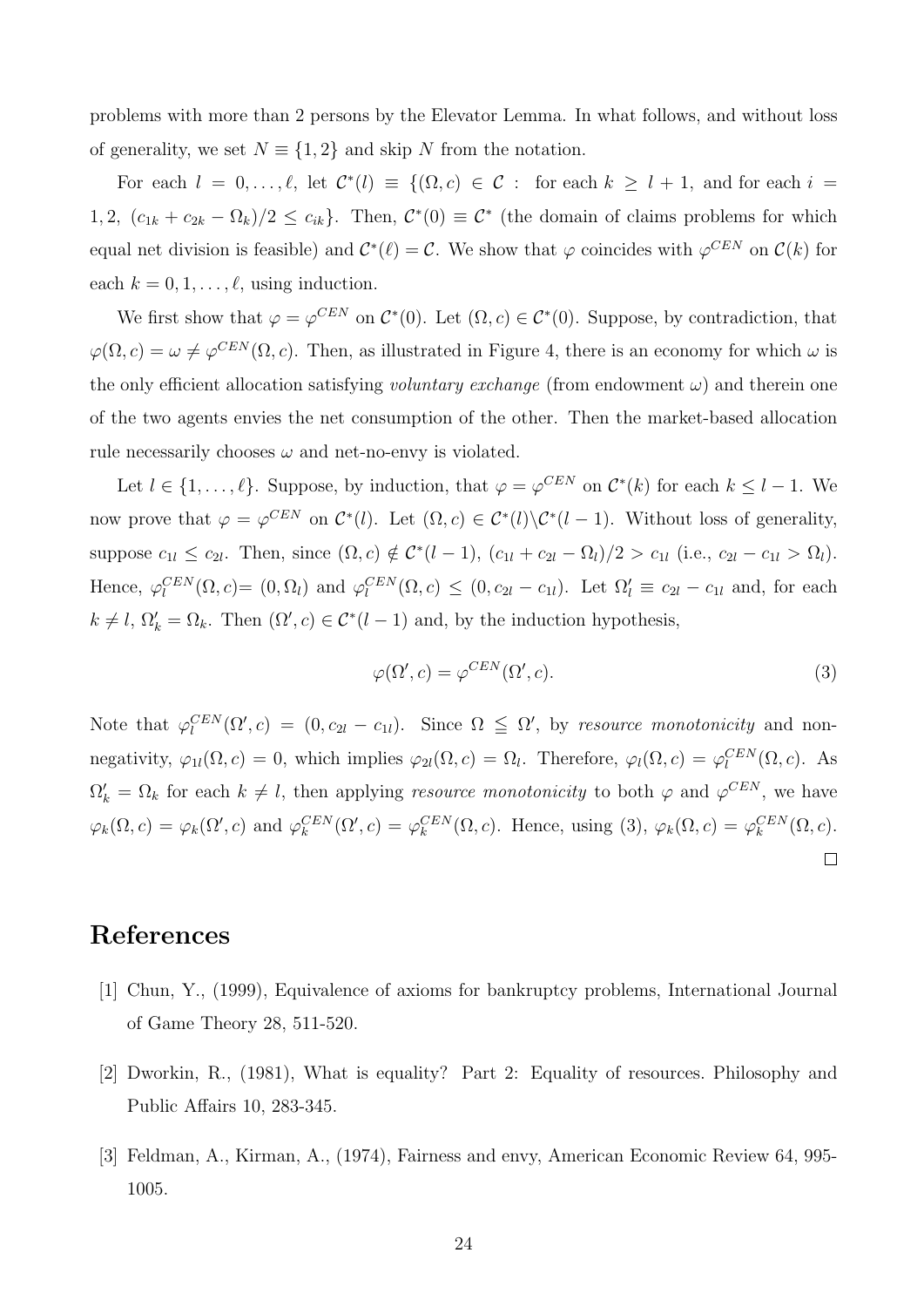- [4] Fleurbaey, M., Maniquet, F., (2011), A Theory of Fairness and Social Welfare, Econometric Society Monograph, Cambridge University Press.
- [5] Foley, D., (1967), Resource allocation and the public sector, Yale Econ. Essays 7, 45-98.
- [6] Gibbard A., (1976), Natural Property Rights, Nous 10, 77-88.
- [7] Goldman, S., Sussangkarn, C., (1980), On equity and efficiency, Economics Letters 5, 29-31.
- [8] Grunebaum, J., (1987), Private Ownership. New York: Routledge & Kegan Paul, 1987
- [9] Harsanyi, J., (1953), Cardinal utility in welfare economics and in the theory of risk-taking, Journal of Political Economy 61, 434-435.
- [10] Harsanyi, J., (1955), Cardinal welfare, individualistic ethics, and interpersonal comparisons of utility, Journal of Political Economy 63, 309-321.
- [11] Ju, B.-G., Miyagawa, E., Sakai, T. (2007), Non-manipulable division rules in claim problems and generalizations, Journal of Economic Theory 132, 1-26
- [12] Ju, B.-G., Moreno-Ternero, J.D., (2016), Fair allocation of disputed properties, International Economic Review. Forthcoming
- [13] Kolm, S., (1972), Justice et Equite, Paris: Editions du Centre National de la Recherche Scientifique, 1972. English Edition, M.I.T. Press, Cambridge, 1988.
- [14] Locke, J., (1988), Two Treatises on Government, ed. P. Laslett. Cambridge University Press, Cambridge. UK.
- [15] Mas-Colell, A., Whinston, M., Green, J., (1995) Microeconomic Theory. Oxford University Press.
- [16] Moreno-Ternero, J., Roemer, J., (2006) Impartiality, priority and solidarity in the theory of justice. Econometrica 74, 1419-1427.
- [17] Moreno-Ternero, J., Roemer, J., (2012) A common ground for resource and welfare egalitarianism. Games and Economic Behavior 75, 832-841.
- [18] Moulin, H., (1987), A core selection for pricing a single output monopoly, Rand Journal of Economics 18, 397-407.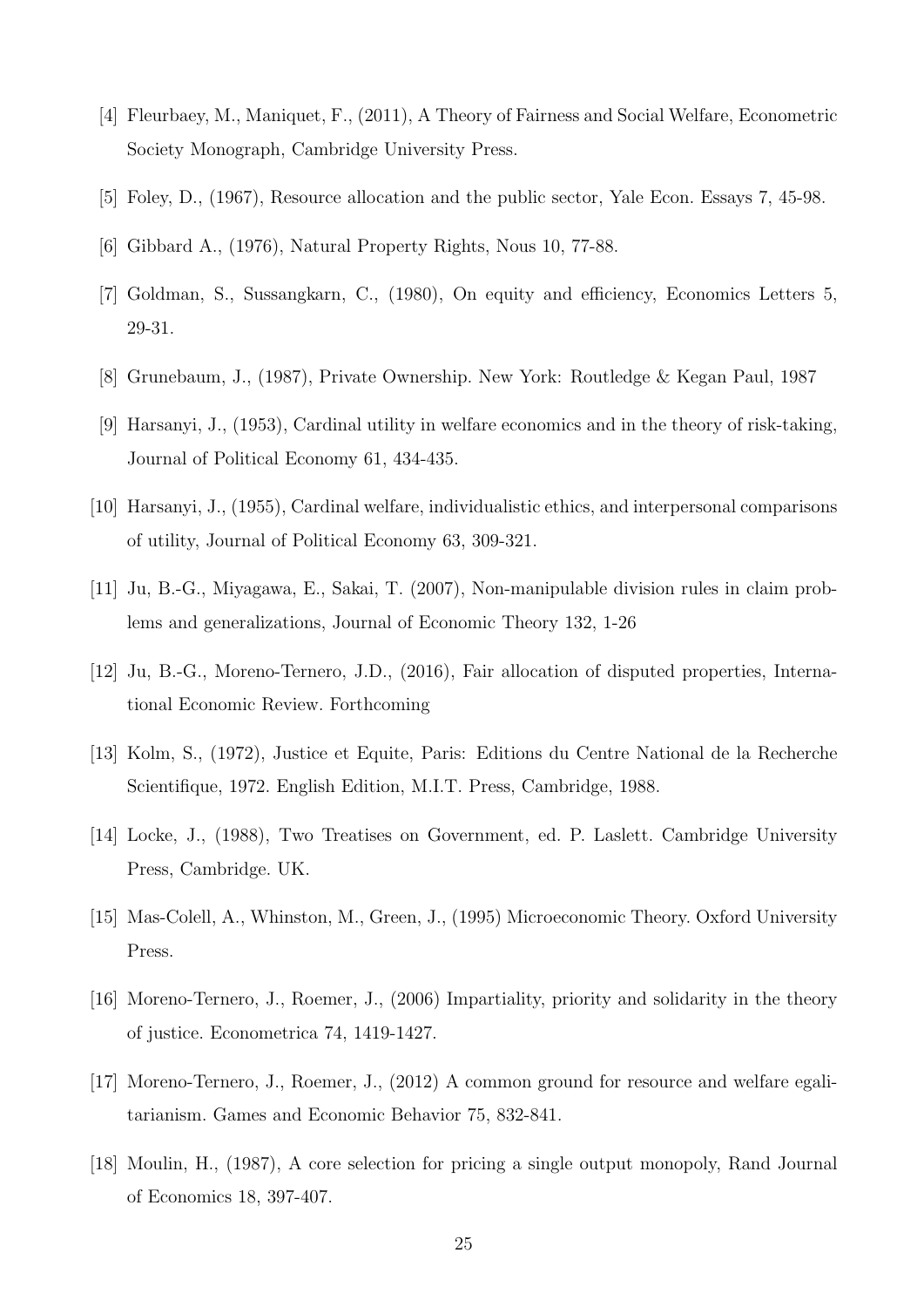- [19] Moulin, H., (1990), Joint ownership of a convex technology: Comparison of three solutions, Review of Economic Studies 57, 439-452.
- [20] Moulin, H., Roemer, J., (1989), Public ownership of the external world and private ownership of self, Journal of Political Economy 97, 347-367.
- [21] Nozick, R.,  $(1973)$ , Distributive justice, Philosophy and Public Affairs 3, 45-126.
- [22] Nozick, R., (1974), Anarchy, state and utopia. New York: Basic Books.
- [23] O'Neill, B., (1982), A problem of rights arbitration from the Talmud, Mathematical Social Sciences 2, 345-371.
- [24] Pazner E., Schmeidler, D.,  $(1974)$ , A difficulty in the concept of fairness, Review of Economic Studies 41: 991-993.
- [25] Rawls, J., (1971), A theory of justice, Harvard University Press, Cambridge, MA.
- [26] Roemer, J., (1986), Equality of resources implies equality of welfare, Quarterly Journal of Economics 101, 751-784.
- [27] Roemer, J., (1988), Axiomatic bargaining theory on economic environments, Journal of Economic Theory 45, 1-31.
- [28] Roemer, J., (1989), A public ownership resolution of the tragedy of the commons, Social Philosophy and Policy 6, 74-92.
- [29] Roemer, J., (1996), Theories of distributive justice, Harvard University Press.
- [30] Roemer, J., Silvestre, J., (1993), The proportional solution for economies with both private and public ownership, Journal of Economic Theory 59, 426-444.
- [31] Schmeidler D., Vind, K., (1972), Fair net trades, Econometrica 40, 637-642.
- [32] Thomson, W., (1982), An informationally efficient equity criterion, Journal of Public Economics 18, 243-263.
- [33] Thomson, W., (1983), Equity in exchange economies, Journal of Economic Theory 29, 217-244.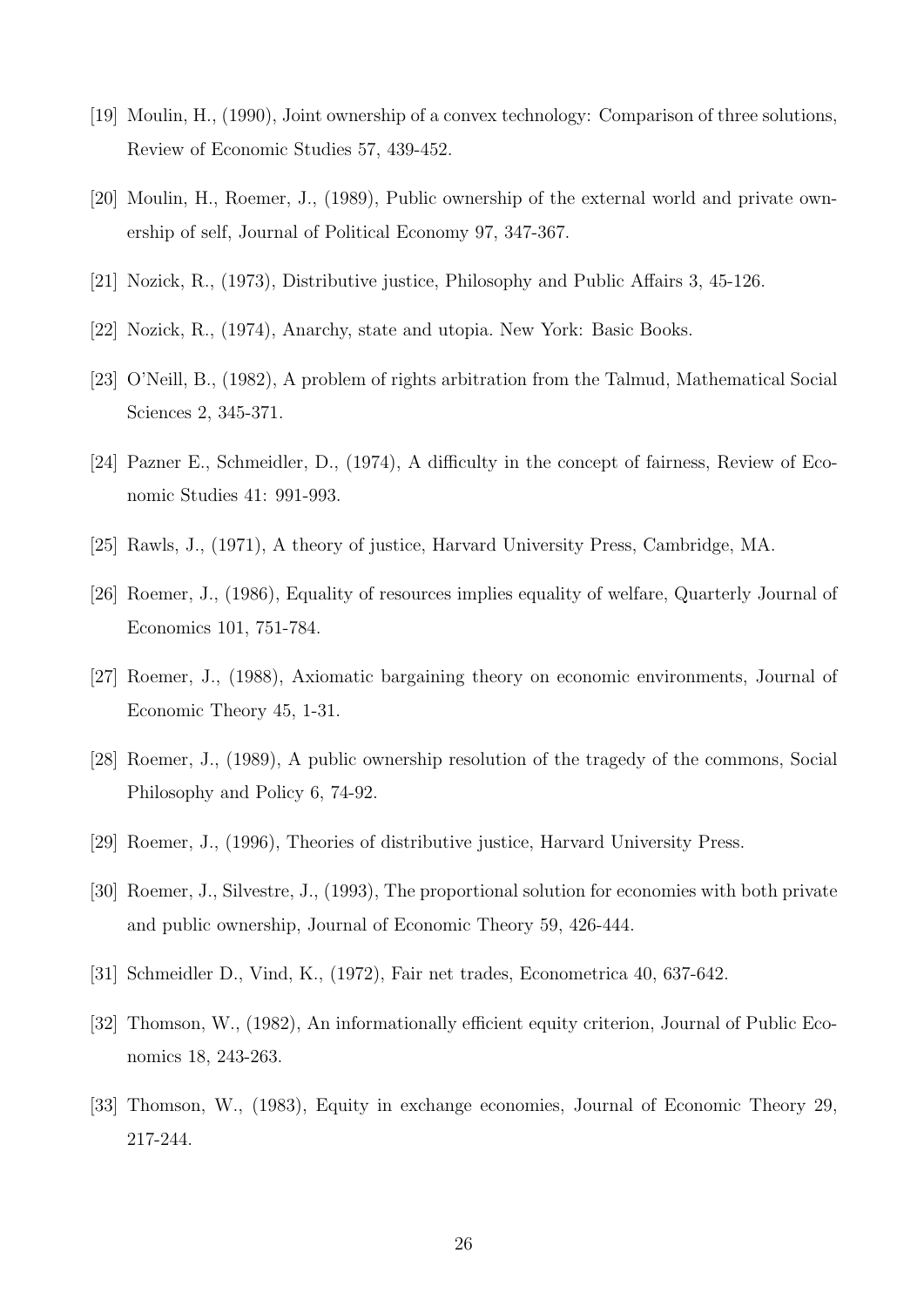- [34] Thomson, W., (2003), Axiomatic and game-theoretic analysis of bankruptcy and taxation problems: a survey, Mathematical Social Sciences 45, 249-297.
- [35] Thomson, W., (2011), Fair allocation rules, Chapter 21 in the Handbook of Social Choice and Welfare Vol. 2, Arrow, K., Sen, A., Suzumura, K., eds. North Holland, 393-506.
- [36] Thomson, W. (2015), Axiomatic and game-theoretic analysis of bankruptcy and taxation problems: an update, Mathematical Social Sciences 74, 41-59.
- [37] Thomson W., (2016a) *Consistent allocation rules*, Monograph Series of the Econometric Society, Cambridge University Press, Cambridge. Forthcoming.
- [38] Thomson W., (2016b) *How to divide when there isn't enough: From the Talmud to game theory*, Monograph Series of the Econometric Society, Cambridge University Press, Cambridge. Forthcoming.
- [39] Tinbergen, J., (1953). Redelijke Inkomensverdeling, 2nd Edition. N. V. DeGulden Pers, Haarlem.
- [40] Wertheimer, A., Zwolinski, M., (2015), Exploitation, The Stanford Encyclopedia of Philosophy (Summer 2015 Edition), Edward N. Zalta (ed.). Available at http://plato.stanford.edu/archives/sum2015/entries/exploitation/.